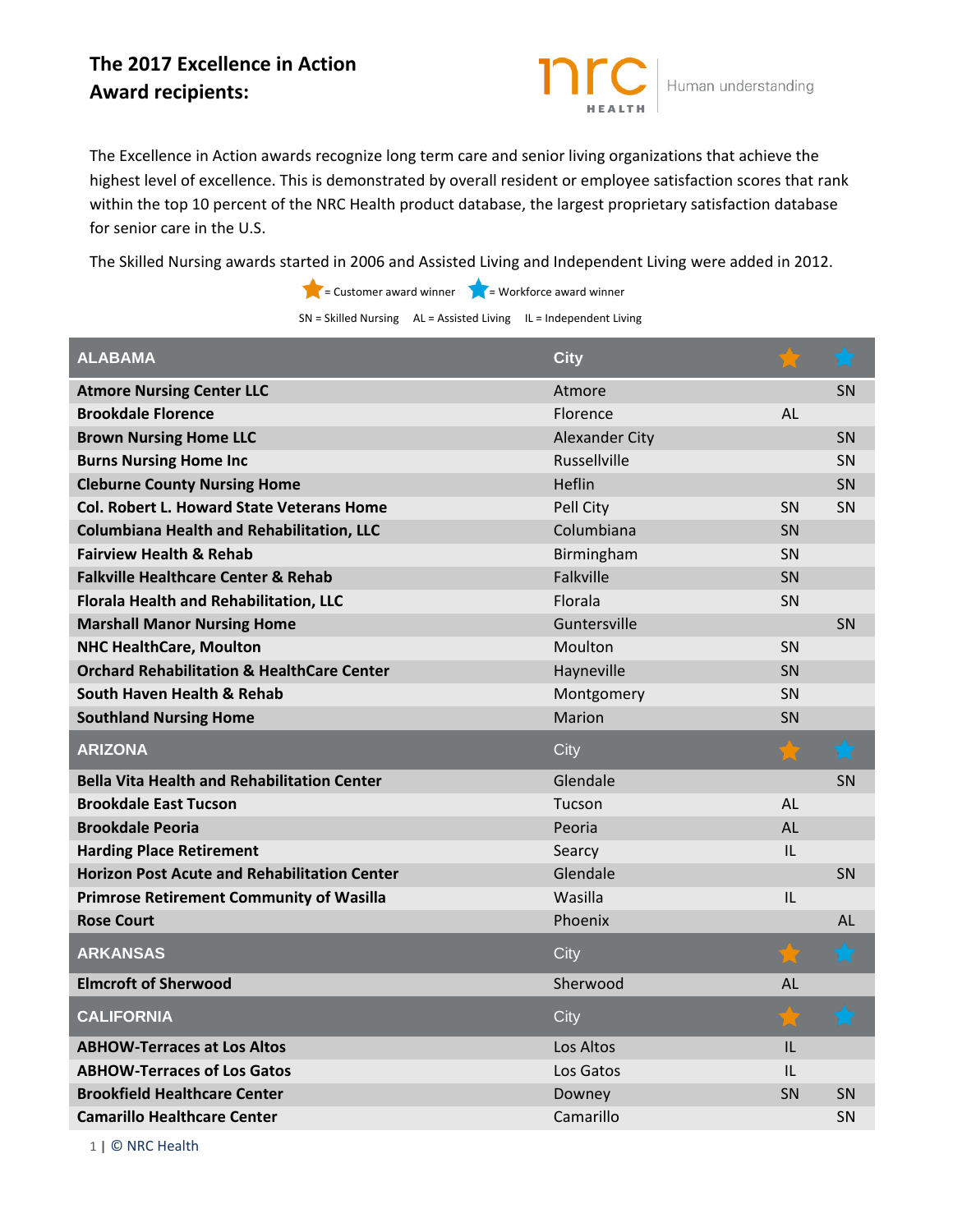| <b>Citrus Hills</b>                                    | Orange           |           | SN         |
|--------------------------------------------------------|------------------|-----------|------------|
| <b>Courtyard Care Center</b>                           | San Jose         | SN        |            |
| <b>Diamond Ridge HealthCare Center</b>                 | Pittsburg        | SN        |            |
| <b>Drake Terrace</b>                                   | San Rafael       | IL        |            |
| <b>Emerald Court</b>                                   | Anaheim          |           | <b>AL</b>  |
| <b>Glenwood Care Center</b>                            | Oxnard           |           | SN         |
| <b>Heritage Greens</b>                                 | Greensboro       |           | <b>AL</b>  |
| <b>Katella Senior Living Community</b>                 | Los Alamitos     | <b>AL</b> |            |
| <b>Lexington Assisted Living</b>                       | Ventura          |           | <b>AL</b>  |
| <b>Linda Valley Assisted Living</b>                    | Loma Linda       |           | AL         |
| <b>MonteCedro</b>                                      | Altadena         | IL        |            |
| <b>Providence St. Elizabeth Care Center</b>            | North Hollywood  | SN        |            |
| Sea Cliff Healthcare Center - AL                       | Huntington Beach |           | <b>AL</b>  |
| <b>Shoreline Healthcare Center</b>                     | Long Beach       |           | SN         |
| <b>Southland Care Center</b>                           | Norwalk          | SN        |            |
| <b>Summerfield Health Care Center</b>                  | Santa Rosa       | SN        |            |
| <b>Sunrise of Fair Oaks</b>                            | <b>Fair Oaks</b> | <b>AL</b> |            |
| <b>Whittier Hills Health Care Center</b>               | Whittier         |           | SN         |
| <b>Wildwood Canyon Villa</b>                           | Yucaipa          |           | <b>AL</b>  |
| <b>COLORADO</b>                                        | City             |           | $\bigstar$ |
| <b>Brookdale Berkeley Boulevard</b>                    | <b>Brighton</b>  | <b>AL</b> |            |
| <b>Carriage House Assisted Living Facility</b>         | Holyoke          | <b>AL</b> |            |
| <b>Cedars Healthcare Center (33020)</b>                | Lakewood         | SN        |            |
| <b>Centennial Healthcare Center</b>                    | Greeley          | SN        |            |
| <b>Four Corners Health Care Center</b>                 | Durango          |           | SN         |
| <b>Kenton Manor</b>                                    | Greeley          | SN        |            |
| <b>Marycrest Assisted Living-Serenity Residence</b>    | Denver           |           | <b>AL</b>  |
| <b>San Juan Living Center</b>                          | Montrose         | SN        |            |
| <b>Southeast Colorado Hospital &amp; LTCC</b>          | Springfield      |           | SN         |
| <b>Windsor Healthcare Center</b>                       | Windsor          | SN        |            |
| <b>CONNECTICUT</b>                                     | City             |           | $\bigstar$ |
| <b>Arden Courts MCHS (Farmington)</b>                  | Farmington       | <b>AL</b> |            |
| <b>McLean Health Center</b>                            | Simsbury         | SN        |            |
| The Inn                                                | New Canaan       | IL        |            |
| D.C.                                                   | City             | 79,       | $\bigstar$ |
| <b>LLDH Home</b>                                       | Washington       | SN        | SN         |
| <b>DELAWARE</b>                                        | City             |           | h. C       |
| Jeanne Jugan Residence                                 | <b>Newark</b>    | SN        |            |
| <b>FLORIDA</b>                                         | City             |           |            |
| <b>Abbey Delray South SNF</b>                          | Delray Beach     |           | SN         |
| Accentia Health and Rehabilitation Center of Tampa Bay | Tampa            | SN        |            |
| <b>Arden Courts MCHS</b>                               | Largo            | <b>AL</b> |            |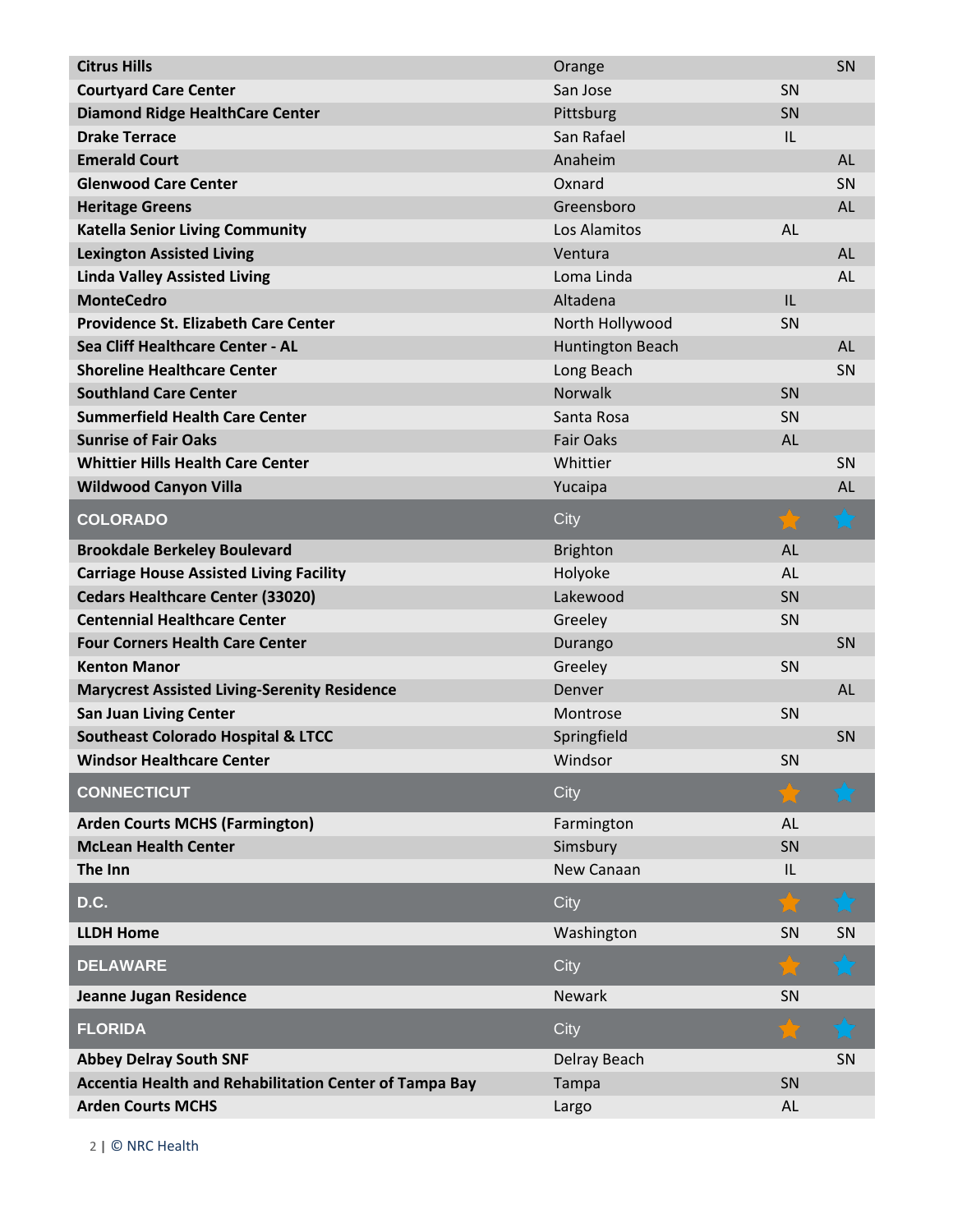| <b>Arden Courts MCHS (Lely Palms)</b>                   | <b>Naples</b>         | <b>AL</b> |           |
|---------------------------------------------------------|-----------------------|-----------|-----------|
| <b>Arden Courts MCHS (Palm Harbor)</b>                  | Palm Harbor           | AL        |           |
| <b>Arden Courts MCHS (Sarasota)</b>                     | Sarasota              | <b>AL</b> |           |
| <b>Arden Courts MCHS (Seminole)</b>                     | Seminole              | AL        |           |
| <b>Arden Courts MCHS (W Palm Beach)</b>                 | West Palm Beach       | <b>AL</b> |           |
| <b>Arden Courts of Ft. Myers</b>                        | Fort Myers            | AL        |           |
| <b>Arden Courts of Winter Springs</b>                   | <b>Winter Springs</b> | <b>AL</b> |           |
| <b>Baldomero Lopez State Veterans' Nursing Home</b>     | Land O Lakes          | SN        |           |
| <b>Boca Raton Rehabilitation Center</b>                 | <b>Boca Raton</b>     |           | SN        |
| <b>Brookdale Port Orange</b>                            | Port Orange           | <b>AL</b> |           |
| <b>Brynwood Health and Rehabilitation Center</b>        | Monticello            | SN        |           |
| Calusa Harbor (55059)                                   | Fort Meyers           |           | <b>AL</b> |
| <b>Clyde E. Lassen State Veterans' Nursing Home</b>     | St. Augustine         | SN        |           |
| <b>Coral Oaks (54256)</b>                               | Palm Harbor           |           | <b>AL</b> |
| <b>Florida Presbyterian Homes, Inc</b>                  | Lakeland              | <b>AL</b> |           |
| <b>Florida Presbyterian Homes, Inc</b>                  | Lakeland              | IL        |           |
| <b>Glencove Health and Rehabilitation Center</b>        | Panama City           | SN        |           |
| Horizon Bay Port St Lucie, FL                           | Port St. Lucie        | AL        |           |
| <b>Juniper Village at Naples</b>                        | <b>Naples</b>         |           | <b>AL</b> |
| Lake Placid Health and Rehabilitation Center            | Lake Placid           | SN        |           |
| Lake Port Square-Lake Harris SNF                        | Leesburg              | <b>AL</b> |           |
| <b>Longwood Health and Rehabilitation Center</b>        | Longwood              | SN        |           |
| <b>Rehab &amp; Healthcare Center of Cape Coral</b>      | Cape Coral            |           | SN        |
| <b>Riverchase Health and Rehabilitation Center</b>      | Quincy                | SN        |           |
| <b>Ruleme Place</b>                                     | Eustis                | <b>AL</b> | <b>AL</b> |
| <b>Silvercrest Health and Rehabilitation Center</b>     | Crestview             | SN        |           |
| <b>Specialty Health and Rehabilitation Center</b>       | Pensacola             | SN        |           |
| <b>Spring Hills - Hunter's Creek</b>                    | Orlando               | <b>AL</b> |           |
| <b>Stratford Court of Palm Harbor (55057)</b>           | Palm Harbor           |           | SN        |
| <b>Terracina Grand</b>                                  | <b>Naples</b>         |           | AL        |
| The Palms of Fort Myers (48010)                         | Fort Myers            |           | <b>AL</b> |
| <b>The Waterford SNF</b>                                | Juno Beach            |           | SN        |
| <b>Tiffany Hall Nursing &amp; Rehab Center</b>          | Port St. Lucie        | SN        |           |
| <b>Village on the Green SNF</b>                         | Longwood              |           | SN        |
| <b>Whispering Oaks</b>                                  | Tampa                 |           | SN        |
| <b>Windsor Oaks</b>                                     | <b>Bradenton</b>      | <b>AL</b> |           |
| <b>Windsor of Cape Coral</b>                            | Cape Coral            |           | <b>AL</b> |
| <b>GEORGIA</b>                                          | City                  |           | ৴<br>h. C |
| A. G. Rhodes Health and Rehab/Atlanta                   | Atlanta               | SN        |           |
| A. G. Rhodes Home@Cobb                                  | Marietta              | SN        | SN        |
| A.G. Rhodes Health & Rehab at Wesley Woods              | Atlanta               |           | SN        |
| Altamaha Healthcare Center                              | Jesup                 | SN        |           |
| <b>Anderson Mill Health &amp; Rehabilitation Center</b> | Austell               | SN        |           |
| <b>Ansley Park Health &amp; Rehab</b>                   | Newnan                | SN        |           |
| <b>Appling Nursing &amp; Rehab Pavilion</b>             | <b>Baxley</b>         | SN        |           |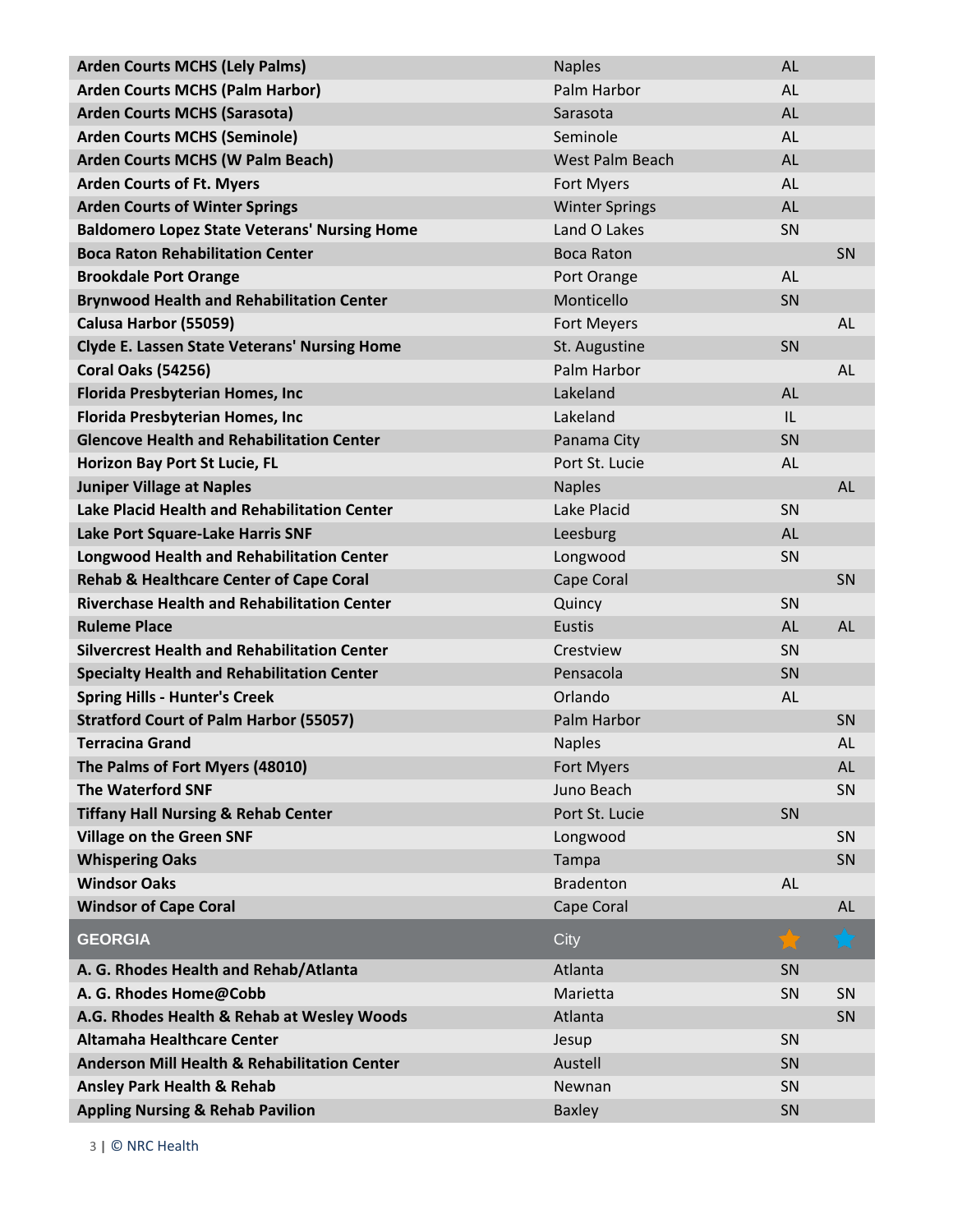| <b>Avalon Health and Rehab</b>                   | Newnan               | SN        |           |
|--------------------------------------------------|----------------------|-----------|-----------|
| <b>Azalea Health and Rehab</b>                   | Metter               | SN        |           |
| <b>Azalealand Nursing Home, Inc.</b>             | Savannah             | SN        | <b>SN</b> |
| <b>Baptist Village, Inc.</b>                     | Waycross             | SN        |           |
| <b>BayView Nursing &amp; Rehab</b>               | Nahunta              | SN        | <b>SN</b> |
| <b>Bell Minor Home</b>                           | Gainesville          | SN        |           |
| <b>Berrien Nursing Center, Inc.</b>              | Nashville            | SN        |           |
| <b>Bolingreen Health &amp; Rehab</b>             | Macon                | SN        | SN        |
| <b>Boswell-Parker Health &amp; Rehab</b>         | Greensboro           | SN        |           |
| <b>Brentwood Health &amp; Rehab</b>              | Waynesboro           | SN        |           |
| <b>Brian Center Health &amp; Rehab/Canton</b>    | Canton               | SN        |           |
| <b>Brightmoor Health Care</b>                    | Griffin              | SN        | SN        |
| <b>Browns Health And Rehabilitation</b>          | Statesboro           | SN        |           |
| <b>Bryan County Health &amp; Rehab</b>           | <b>Richmond Hill</b> | SN        | SN        |
| <b>Bryant Health and Rehab Center</b>            | Cochran              | SN        |           |
| <b>Budd Terrace at Wesley Woods</b>              | Atlanta              | SN        |           |
| Calhoun Health Care Center, Inc.                 | Calhoun              | SN        | <b>SN</b> |
| <b>Calhoun Nursing Home</b>                      | Edison               | SN        |           |
| <b>Camellia Gardens of Life Care</b>             | Thomasville          | SN        | SN        |
| <b>Camellia Health &amp; Rehab</b>               | Claxton              | SN        | SN        |
| <b>Carlyle Place - Assisted Living</b>           | Macon                | AL        |           |
| <b>Carlyle Place</b>                             | Macon                | SN        |           |
| <b>Carrollton Manor, Inc.</b>                    | Carrollton           | SN        |           |
| <b>Carrollton Nursing &amp; Rehab Center</b>     | Carrollton           | SN        | SN        |
| <b>Cartersville Heights Care and Rehab</b>       | Cartersville         | SN        |           |
| <b>Cedar Springs Health &amp; Rehab</b>          | Cedartown            | SN        |           |
| <b>Cedar Valley Nursing &amp; Rehab Center</b>   | Cedartown            | SN        | SN        |
| <b>Chaplinwood Health &amp; Rehab</b>            | Milledgeville        | SN        |           |
| <b>Chatsworth Health Care Center</b>             | Chatsworth           | SN        |           |
| <b>Chatuge Regional Nursing Home</b>             | <b>Hiawassee</b>     | SN        |           |
| <b>Chelsey Park Health &amp; Rehab</b>           | Dahlonega            | SN        |           |
| <b>Cherry Blossom Health &amp; Rehab</b>         | Macon                | SN        | SN        |
| <b>Christian City Rehabilitation Center</b>      | <b>Union City</b>    | SN        |           |
| <b>Chulio Hills Health &amp; Rehab</b>           | Rome                 | SN        |           |
| <b>Church Home Rehab and Healthcare</b>          | Fort Valley          | <b>SN</b> | <b>SN</b> |
| <b>Coastal Manor</b>                             | Ludowici             | SN        | SN        |
| <b>Cobblestone Rehab &amp; Health Care</b>       | Moultrie             | <b>SN</b> | <b>SN</b> |
| <b>Comer Health and Rehab</b>                    | Comer                | SN        |           |
| <b>Cook Senior Living Center</b>                 | Adel                 | SN        |           |
| <b>Cordele Health &amp; Rehabilitation</b>       | Cordele              | SN        |           |
| <b>Countryside Health Center</b>                 | <b>Buchanan</b>      | SN        |           |
| <b>Crisp Regional Nursing &amp; Rehab Center</b> | Cordele              | SN        |           |
| <b>Cumming Nursing Center</b>                    | Cumming              | SN        |           |
| D. Scott Hudgens for Skilled Nursing             | Suwanee              | SN        |           |
| Dade Health & Rehab                              | Trenton              | SN        |           |
| <b>Dawson Health and Rehab</b>                   | Dawson               | SN        |           |
|                                                  |                      |           |           |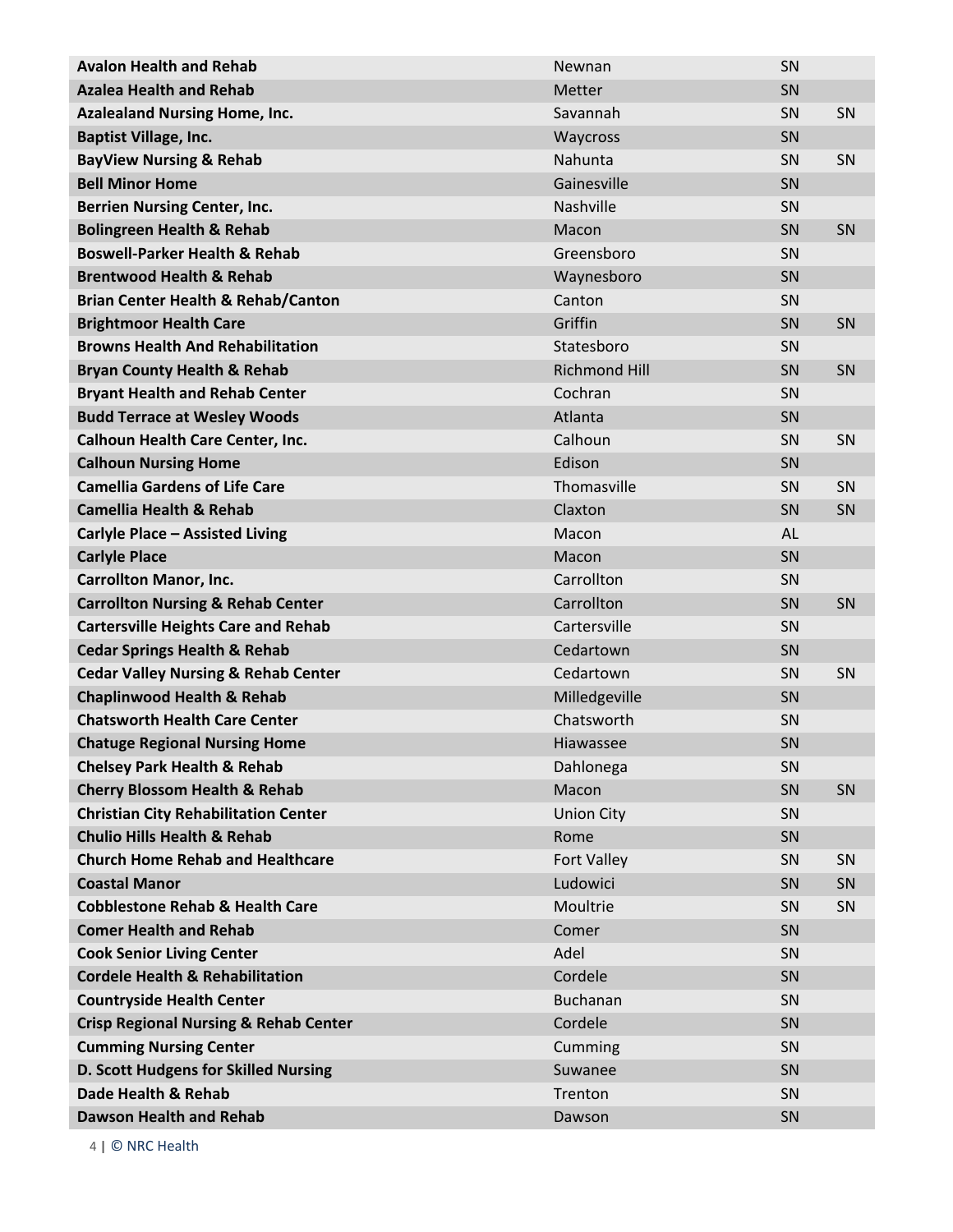| <b>Delmar Gardens of Gwinnett</b>               | Lawrenceville        |    | SN |
|-------------------------------------------------|----------------------|----|----|
| <b>Delmar Gardens of Smyrna</b>                 | Smyrna               | SN |    |
| <b>Dublinair Health &amp; Rehab</b>             | Dublin               | SN |    |
| <b>Eagle Health &amp; Rehabilitation</b>        | Statesboro           | SN |    |
| <b>East Lake Arbor Health Care Center</b>       | Decatur              | SN |    |
| <b>Eastman Healthcare &amp; Rehab</b>           | Eastman              | SN |    |
| <b>Eastview Nursing Center</b>                  | Macon                | SN |    |
| <b>Eatonton Health and Rehab Center</b>         | Eatonton             | SN |    |
| <b>Effingham Extended Care</b>                  | Springfield          | SN | SN |
| <b>Elberta Health Care</b>                      | <b>Warner Robins</b> | SN |    |
| <b>Emanuel County Nursing Home</b>              | Swainsboro           | SN |    |
| <b>Etowah Landing Care and Rehab Center</b>     | Rome                 | SN |    |
| <b>Evergreen Health &amp; Rehab Center</b>      | Rome                 |    | SN |
| <b>Fairburn Health Care Center</b>              | Fairburn             | SN | SN |
| <b>Fifth Avenue Health Care</b>                 | Rome                 |    | SN |
| <b>Florence Hand Home</b>                       | LaGrange             | SN |    |
| <b>Folkston Park</b>                            | Folkston             | SN |    |
| <b>Fort Valley Healthcare</b>                   | <b>Fort Valley</b>   |    | SN |
| <b>Fountainview Ctr. for Alzheimers Disease</b> | Atlanta              | SN | SN |
| <b>Four County Health and Rehab</b>             | Richland             | SN |    |
| <b>Fox Glove Court Care and Rehab Center</b>    | Atlanta              | SN |    |
| <b>Gateway Health &amp; Rehab</b>               | Cleveland            | SN |    |
| <b>Genesis Hazlehurst Center</b>                | Hazlehurst           | SN |    |
| <b>Gibson Health &amp; Rehabilitation</b>       | Gibson               | SN | SN |
| <b>Gilmer Nursing Home</b>                      | Ellijay              | SN | SN |
| <b>Glenn-Mor Nursing Home</b>                   | Thomasville          | SN |    |
| <b>Glenwood Healthcare</b>                      | Glenwood             | SN |    |
| <b>Golden LivingCenter - Augusta</b>            | Augusta              | SN |    |
| <b>Golden LivingCenter - Briarwood</b>          | Tucker               | SN |    |
| <b>Golden LivingCenter - Decatur</b>            | Decatur              | SN |    |
| <b>Golden LivingCenter - Kennestone</b>         | Marietta             | SN | SN |
| <b>Golden LivingCenter - Rome</b>               | Rome                 | SN | SN |
| <b>Golden LivingCenter - Tifton</b>             | Tifton               | SN |    |
| Golden LivingCenter - Windermere                | Augusta              | SN |    |
| <b>Gordon Health and Rehabilitation</b>         | Calhoun              | SN | SN |
| <b>GraceMore LLC</b>                            | <b>Brunswick</b>     | SN | SN |
| <b>Grandview Health Care Center</b>             | Jasper               | SN | SN |
| <b>Gray Health and Rehabilitation</b>           | Gray                 | SN | SN |
| <b>Green Acres Health and Rehab</b>             | Milledgeville        | SN |    |
| <b>Gwinnett Extended Care Center</b>            | Lawrenceville        | SN | SN |
| <b>Habersham Home</b>                           | Demorest             | SN |    |
| <b>Haralson Nursing &amp; Rehab Center</b>      | <b>Bremen</b>        | SN |    |
| Harborview Health System of Jesup               | Jesup                | SN | SN |
| <b>Harrington Park Health and Rehab</b>         | Augusta              | SN | SN |
| <b>Hart Care Center</b>                         | Hartwell             |    | SN |
| <b>Hartwell Health and Rehabilitation</b>       | Hartwell             | SN | SN |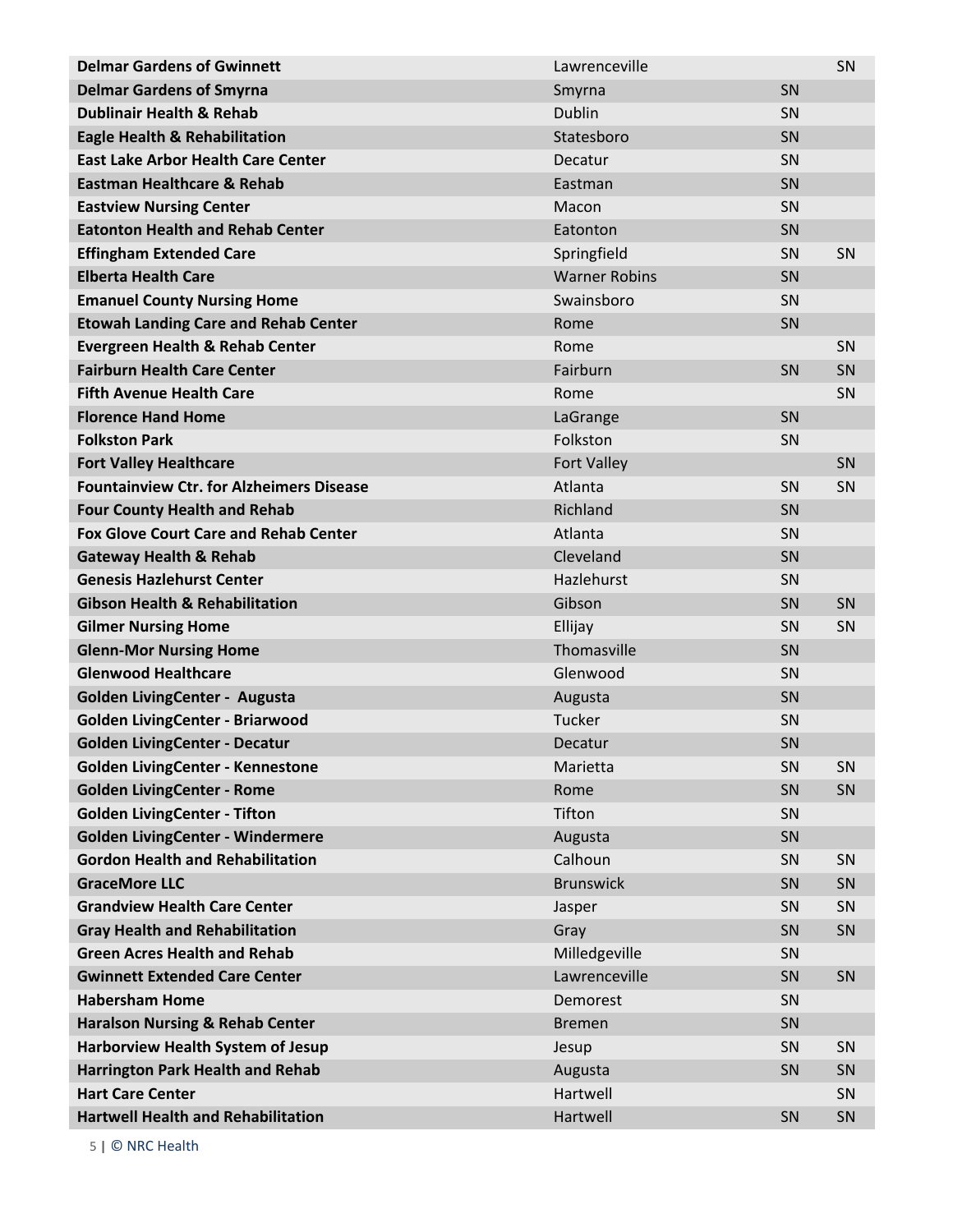| <b>Heardmont Nursing Home, Inc.</b>                 | Eberton             | SN        |    |
|-----------------------------------------------------|---------------------|-----------|----|
| <b>Heart of Georgia Nursing &amp; Rehab Center</b>  | Eastman             | SN        | SN |
| Heritage Inn Health & Rehabilitation                | Statesboro          | SN        | SN |
| Heritage Inn of Barnesville Health & Rehab          | <b>Barnesville</b>  | SN        |    |
| Heritage Inn of Sandersville Health & Reha          | Sandersville        | SN        | SN |
| <b>High Shoals Health and Rehab</b>                 | <b>Bishop</b>       | SN        |    |
| <b>Hill Haven Nursing Homeh</b>                     | Commerce            | SN        |    |
| <b>Jonesboro Nursing &amp; Rehab</b>                | Jonesboro           | SN        |    |
| <b>Kentwood Nursing Facility</b>                    | Augusta             | SN        | SN |
| <b>Keysville Nursing Home &amp; Rehab Center</b>    | Augusta             | SN        | SN |
| <b>Kindred Transitional Care and Rehab</b>          | Fayetteville        | SN        |    |
| Lake City Nursing & Rehab Center                    | Morrow              | SN        |    |
| <b>Lake Crossing Health Center</b>                  | Appling             | SN        | SN |
| <b>Laurel Park</b>                                  | Stockbridge         | SN        |    |
| Lee County Health and Rehab                         | Leesburg            | SN        | SN |
| <b>Life Care Center of Gwinnett</b>                 | Lawrenceville       | SN        |    |
| <b>Lillian G. Carter Health and Rehab</b>           | Plains              | SN        |    |
| <b>Lumber City Nursing &amp; Rehab Center</b>       | <b>Lumber City</b>  | SN        |    |
| Lynn Haven Health and Rehab                         | Gray                | SN        |    |
| <b>Madison Health &amp; Rehab Center</b>            | Madison             | SN        |    |
| <b>Magnolia Manor of Columbus PCH</b>               | Columbus            | AL        |    |
| <b>Magnolia Manor of Macon PCH</b>                  | Macon               | <b>AL</b> |    |
| <b>Magnolia Manor of St. Mary's</b>                 | St. Mary's          | AL        |    |
| <b>Magnolia Manor of St. Simons</b>                 | St. Simons Island   | <b>AL</b> |    |
| <b>Magnolia Manor, Inc.</b>                         | Americus            | AL        |    |
| <b>Mattie H. Marshall Alzheimer's</b>               | Americus            | <b>AL</b> |    |
| <b>McRae Manor</b>                                  | <b>McRae</b>        | SN        |    |
| <b>Meadows Park Health and Rehab</b>                | Vidalia             | SN        | SN |
| <b>Medical Management Health &amp; Rehab Center</b> | Macon               | SN        |    |
| <b>Memorial Manor</b>                               | Bainbridge          | SN        |    |
| <b>Miller Nursing Home</b>                          | Colquitt            | SN        |    |
| Miona Geriatric & Dementia Center                   | Ideal               | SN        |    |
| <b>Mitchell Convalescent Center</b>                 | Camilla             | SN        | SN |
| <b>Molena Extended Care LLC</b>                     | Molena              | SN        |    |
| <b>Montezuma Health &amp; Rehab</b>                 | Montezuma           | SN        |    |
| <b>Mountain View Health and Rehab</b>               |                     |           |    |
|                                                     | Clayton             | SN        |    |
| <b>Muscogee Manor &amp; Rehabilitation Center</b>   | Columbus            | SN        |    |
| <b>Nancy Hart Nursing Center</b>                    | Elberton            | SN        |    |
| <b>New Horizons Lanier Park</b>                     | Gainesville         | SN        |    |
| <b>New Horizons Limestone</b>                       | Gainesville         | SN        |    |
| <b>Newnan Health &amp; Rehabilitation</b>           | Newnan              | SN        |    |
| <b>NHC Healthcare Ft. Oglethorpe</b>                | Ft. Oglethorpe      | SN        | SN |
| <b>NHC Healthcare Rossville</b>                     | Rossville           |           | SN |
| <b>Northridge Health and Rehab Center</b>           | Commerce            | SN        |    |
| <b>Oak View Home</b>                                | <b>Waverly Hall</b> | <b>SN</b> | SN |
| <b>Oakview Health and Rehabilitation</b>            | Summerville         | SN        | SN |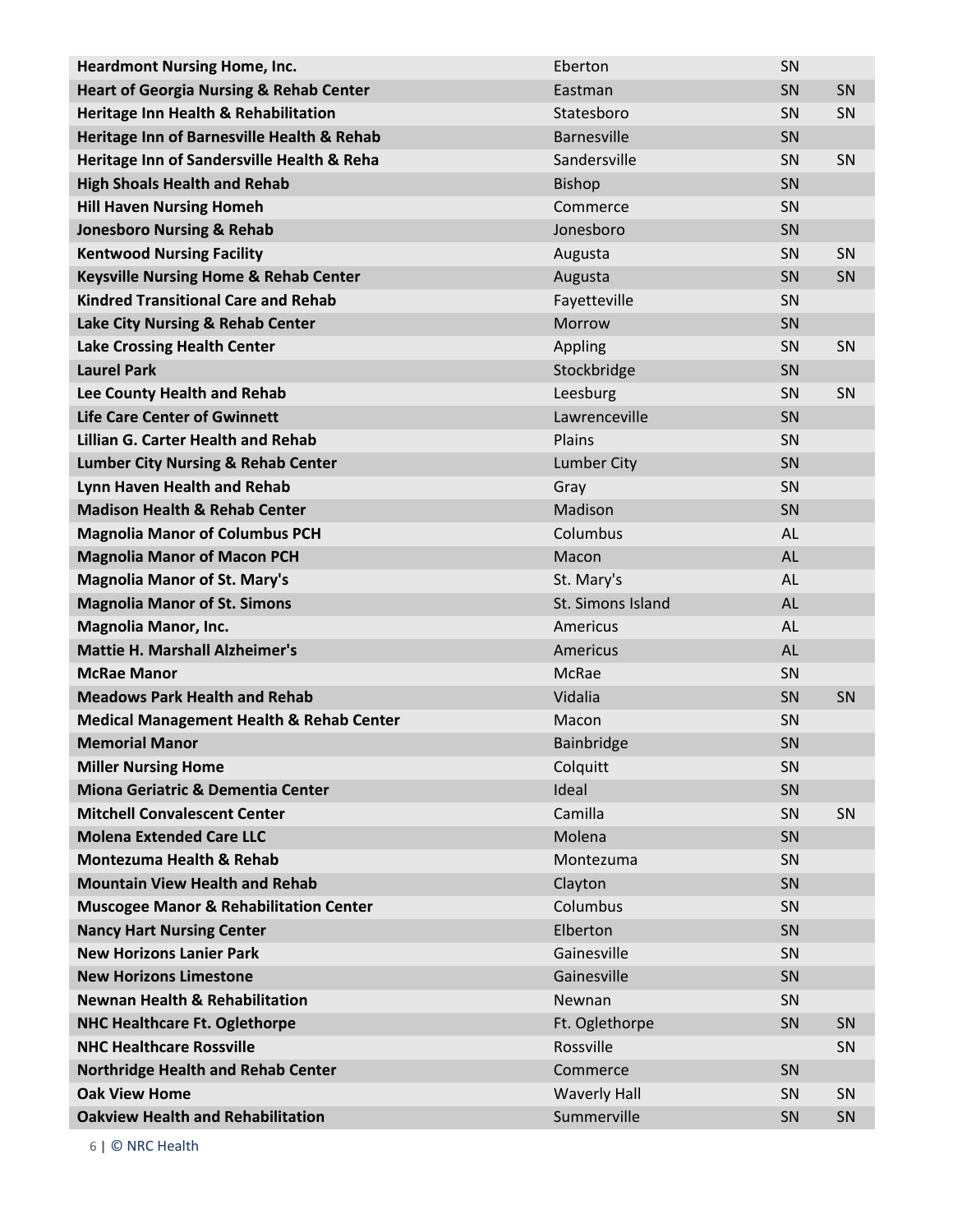| <b>Oconee Health and Rehabilitation</b>          | Oconee                | SN |           |
|--------------------------------------------------|-----------------------|----|-----------|
| <b>Orchard Health and Rehabilitation</b>         | Pulaski               | SN |           |
| <b>Oxley Park Health and Rehabilitation</b>      | Lyons                 | SN | SN        |
| <b>Palemon Gaskins Memorial Nursing Home</b>     | Ocilla                | SN | SN        |
| <b>Park Place Nursing Facility</b>               | Monroe                | SN |           |
| <b>Pierce County Nursing Home</b>                | Blackshear            | SN | SN        |
| <b>Pine Knoll Nursing &amp; Rehab Center</b>     | Carrollton            | SN |           |
| <b>Pinehill Nursing Center, Inc.</b>             | Byromville            | SN |           |
| <b>Pinewood Manor Nursing Home</b>               | Hawkinsville          | SN |           |
| <b>Powder Springs Nursing &amp; Rehab Center</b> | <b>Powder Springs</b> | SN |           |
| <b>Premier Estates of Dublin, LLC</b>            | Dublin                | SN |           |
| <b>Presbyterian Homes of Quitman</b>             | Quitman               |    | SN        |
| Presbyterian Village, Austell                    | Austell               | SN | SN        |
| <b>Providence Health &amp; Rehab Center</b>      | Thomaston             | SN |           |
| <b>Providence of Sparta Health &amp; Rehab</b>   | Sparta                | SN |           |
| <b>PruittHealth - Ashburn</b>                    | Ashburn               | SN | SN        |
| <b>PruittHealth - Athens Heritage</b>            | Athens                | SN |           |
| <b>PruittHealth - Bethany</b>                    | Millen                |    | SN        |
| <b>PruittHealth - Blue Ridge</b>                 | <b>Blue Ridge</b>     | SN | SN        |
| <b>PruittHealth - Crestwood</b>                  | Valdosta              | SN |           |
| <b>PruittHealth - Decatur</b>                    | Decatur               | SN | SN        |
| <b>PruittHealth - Fairburn</b>                   | Fairburn              | SN |           |
| <b>PruittHealth - Forsyth</b>                    | Forsyth               | SN |           |
| <b>PruittHealth - Fort Oglethorpe</b>            | Fort Oglethorpe       | SN | SN        |
| <b>PruittHealth - Grandview</b>                  | Athens                | SN | SN        |
| <b>PruittHealth - Holly Hill</b>                 | Valdosta              | SN |           |
| <b>PruittHealth - Jasper</b>                     | Jasper                | SN |           |
| <b>PruittHealth - LaFayette</b>                  | LaFayette             | SN |           |
| <b>PruittHealth - Lilburn</b>                    | Lilburn               | SN |           |
| PruittHealth - Magnolia Manor                    | Moultrie              | SN |           |
| <b>PruittHealth - Moultrie</b>                   | Moultrie              | SN |           |
| <b>PruittHealth - Ocilla</b>                     | Ocilla                | SN |           |
| <b>PruittHealth - Old Capitol</b>                | Louisville            | SN |           |
| <b>PruittHealth - Rome</b>                       | Rome                  | SN |           |
| <b>PruittHealth - Shepherd Hills</b>             | LaFayette             | SN |           |
| <b>PruittHealth - Spring Valley</b>              | Elberton              | SN |           |
| <b>PruittHealth - Swainsboro</b>                 | Swainsboro            | SN | <b>SN</b> |
| <b>PruittHealth - Sylvester</b>                  | Sylvester             | SN | SN        |
| <b>PruittHealth - Toccoa</b>                     | Toccoa                | SN |           |
| <b>PruittHealth - Toomsboro</b>                  | Toomsboro             | SN | SN        |
| <b>PruittHealth - Valdosta</b>                   | Valdosta              | SN |           |
| <b>PruittHealth - Washington</b>                 | Washington            | SN |           |
| <b>Quiet Oaks Health Care Center</b>             | Crawford              | SN |           |
| <b>Quinton Memorial Health &amp; Rehab</b>       | Dalton                | SN | SN        |
| <b>Regency Park Health &amp; Rehabilitation</b>  | Dalton                | SN | SN        |
| Reliable Health & Rehab at Lakewood              | Atlanta               | SN |           |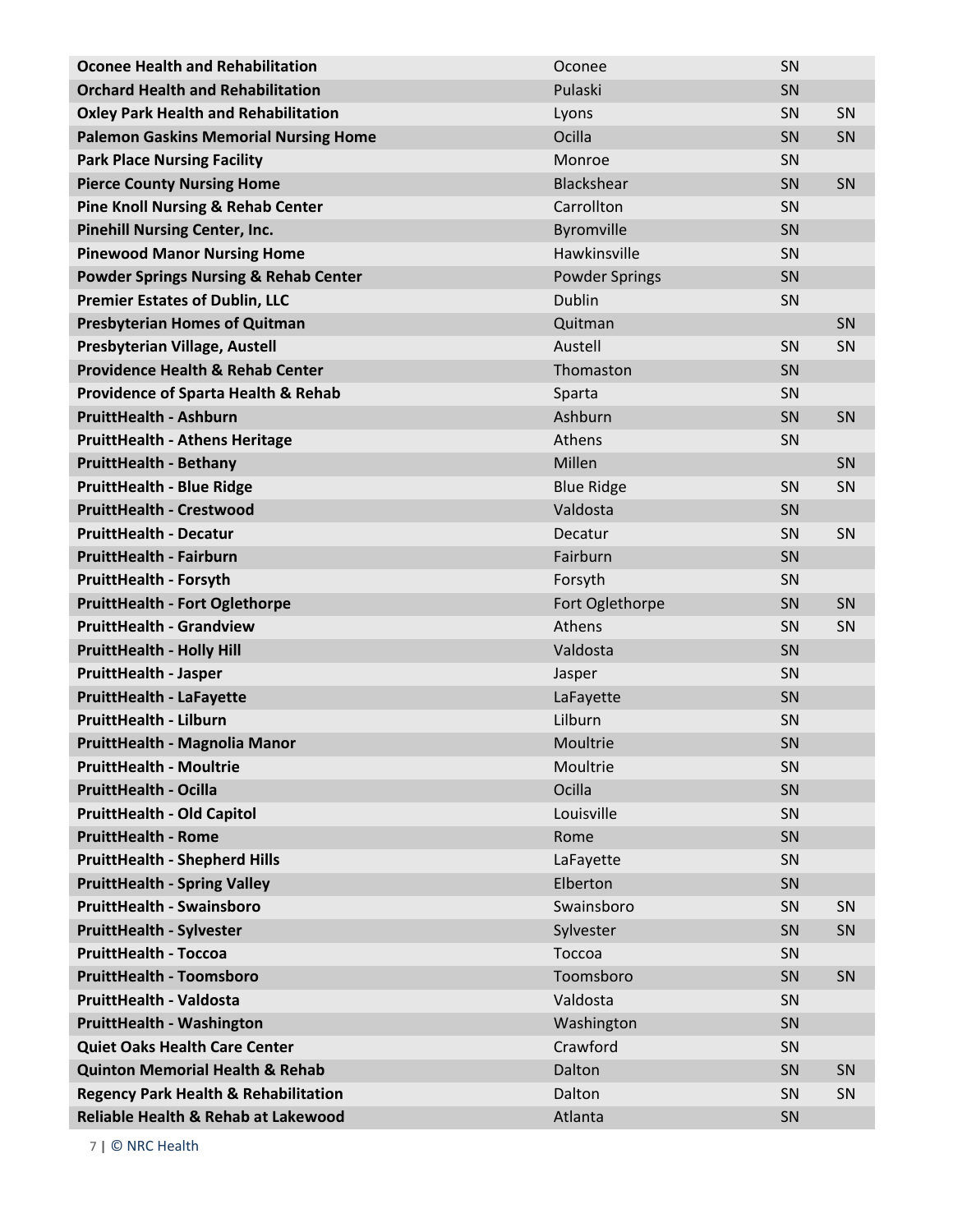| <b>Ridgewood Manor Health and Rehab</b>          | Dalton               | SN        | SN        |
|--------------------------------------------------|----------------------|-----------|-----------|
| <b>River Towne Center</b>                        | Columbus             | SN        |           |
| <b>Riverside Health and Rehabilitation</b>       | Thomaston            | SN        |           |
| <b>Riverside Health Care Center</b>              | Covington            | SN        |           |
| <b>Roberta Healthcare and Rehab</b>              | Roberta              |           | SN        |
| <b>Rockdale Healthcare</b>                       | Conyers              | SN        | SN        |
| <b>Ross Memorial Health Care Center</b>          | Kennesaw             | SN        |           |
| <b>Satilla Care Center</b>                       | Waycross             | SN        |           |
| Savannah Beach Health & Rehab Center             | Tybee Island         | SN        | SN        |
| <b>Scott Health and Rehabilitation</b>           | Adrian               | SN        |           |
| <b>Sears Manor</b>                               | <b>Brunswick</b>     | SN        | SN        |
| <b>Seminole Manor Nursing Home</b>               | Donalsonville        | SN        |           |
| Senior Care Center - St. Marys                   | St. Marys            | SN        |           |
| <b>SGHS Senior Care Center - Brunswick</b>       | <b>Brunswick</b>     | SN        |           |
| <b>Shady Acres Health and Rehab</b>              | <b>Douglas</b>       | SN        |           |
| <b>Signature Healthcare of Savannah</b>          | Savannah             | SN        |           |
| <b>Social Circle Nursing &amp; Rehab Center</b>  | <b>Social Circle</b> | SN        |           |
| <b>Southern Traditions Nursing &amp; Rehab</b>   | <b>Buchanan</b>      | SN        |           |
| <b>Southland Health and Rehab</b>                | Peachtree City       | SN        | SN        |
| <b>Sparta Health &amp; Rehabilitation</b>        | Sparta               | SN        |           |
| St. Mary's Highland Hills Village-Memory Care    | Watkinsville         | AL        |           |
| <b>Stevens Park Health &amp; Rehab Center</b>    | Augusta              | SN        | SN        |
| <b>Stone Brooke Suites</b>                       | Gray                 | AL        |           |
| <b>Summerhill Senior Living Community</b>        | Perry                | SN        |           |
| <b>Summers Landing DBA The Lodge</b>             | <b>Warner Robins</b> | SN        | SN        |
| Syl-View Health Care Center, Inc.                | Sylvania             | SN        |           |
| <b>Tattnall Healthcare</b>                       | Reidsville           | SN        |           |
| <b>Taylor County Health and Rehab</b>            | <b>Butler</b>        | SN        | SN        |
| <b>The Oaks - Limestone</b>                      | Gainesville          | SN        | SN        |
| The Oaks - Scenic View Skilled Nursing           | <b>Baldwin</b>       | SN        |           |
| The Oaks Nursing Home, Inc.                      | Marshallville        | SN        | SN        |
| The Place at Deans Bridge                        | Augusta              | SN        |           |
| The Place at Martinez, Inc.                      | Augusta              | SN        |           |
| <b>The Place at Pooler</b>                       | Pooler               | SN        | SN        |
| <b>The Retreat Nursing Home</b>                  | Monticello           | <b>SN</b> |           |
| <b>Thomasville Nursing &amp; Rehab Center</b>    | Thomasville          | SN        | SN        |
| <b>Thomson Health &amp; Rehab</b>                | Thomson              | SN        |           |
| <b>Thunderbolt Transitional Care &amp; Rehab</b> | Savannah             | SN        |           |
| <b>Townsend Park Health and Rehab</b>            | Cartersville         | SN        |           |
| <b>Treutlen County Health and Rehab</b>          | Soperton             | SN        | SN        |
| <b>Treutlen Living Center</b>                    | Soperton             | AL        |           |
| <b>Twin Fountains Home</b>                       | LaGrange             | SN        |           |
| <b>Twin Oaks Convalescent Center</b>             | Alma                 | <b>SN</b> | <b>SN</b> |
| <b>Union County Nursing Home</b>                 | <b>Blairsville</b>   | SN        | SN        |
| <b>Vero Health and Rehab of Wadley</b>           | Wadley               | SN        | SN        |
| <b>Waycross Health &amp; Rehab</b>               | Waycross             | SN        | SN        |
|                                                  |                      |           |           |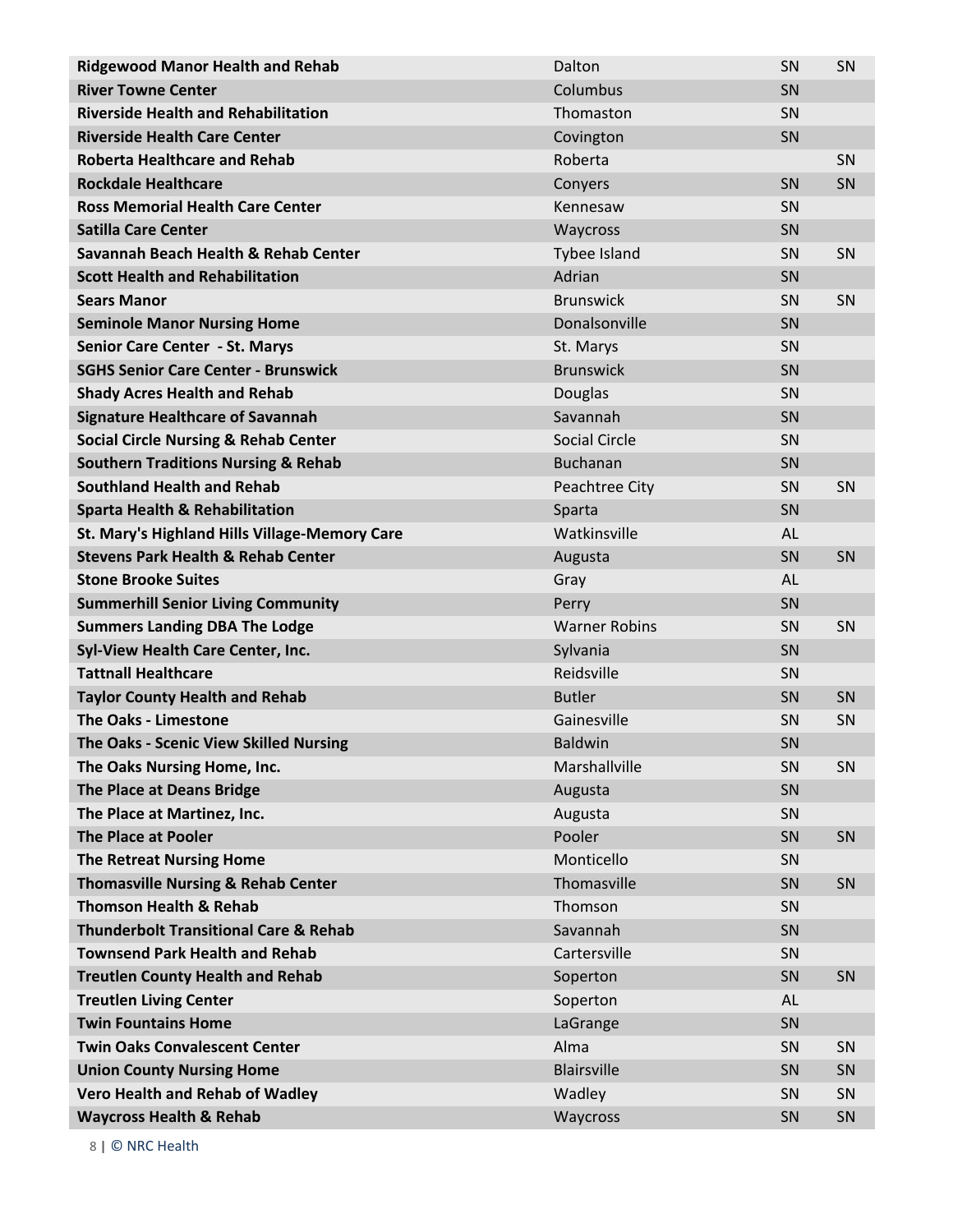| <b>Wellington Court at St. George Village</b>               | Roswell                  | SN        | SN        |
|-------------------------------------------------------------|--------------------------|-----------|-----------|
| <b>WellStar Paulding Nursing Center</b>                     | <b>Dallas</b>            | SN        | SN        |
| <b>West View Nursing &amp; Rehabilitation Center</b>        | Port Wentworth           |           | SN        |
| <b>Westbury Health &amp; Rehab of Conyers</b>               | Conyers                  | SN        |           |
| <b>Westbury Health and Rehab Center - McDonough</b>         | McDonough                | SN        | SN        |
| <b>Westbury Medical Care Home, Inc.</b>                     | Jackson                  | SN        |           |
| <b>Westminster Commons</b>                                  | Atlanta                  | SN        |           |
| <b>Westview Nursing &amp; Rehab Center</b>                  | Wentworth                | SN        |           |
| <b>Westwood Nursing Facility (Westwood UEC)</b>             | Augusta                  | SN        |           |
| <b>Wildwood Health Care, Inc.</b>                           | <b>Talking Rock</b>      | SN        | SN        |
| <b>William Breman Jewish Home</b>                           | Atlanta                  | SN        | SN        |
| <b>WillowWood Nursing Center</b>                            | <b>Flowery Branch</b>    | SN        |           |
| <b>Winthrop Health and Rehab</b>                            | Rome                     | SN        |           |
| <b>Wood Dale Health and Rehab</b>                           | Dalton                   | SN        | SN        |
| <b>Woodlands Health and Rehab</b>                           | Midway                   | SN        |           |
| <b>Woodstock Nursing &amp; Rehab Center</b>                 | Woodstock                | SN        |           |
| <b>Wrightsville Nursing Home</b>                            | Wrightsville             | SN        |           |
| <b>Wynfield Park Health and Rehab</b>                       | Albany                   | SN        |           |
| <b>IDAHO</b>                                                | City                     |           | Ъđ        |
| <b>Edgewood-Fruitland</b>                                   | Fruitland                |           | <b>AL</b> |
| <b>Owyhee Health and Rehabilitation</b>                     | Homedale                 |           | SN        |
| <b>Plantation Place</b>                                     | <b>Boise</b>             | AL        |           |
| <b>Spring Creek-Boise</b>                                   | <b>Boise</b>             | <b>AL</b> | AL        |
| <b>Spring Creek-Eagle</b>                                   | Eagle                    | <b>AL</b> | AL        |
| <b>Spring Creek-Meridian AL</b>                             | Meridian                 | AL        |           |
| <b>Spring Creek-Overland</b>                                | <b>Boise</b>             |           | AL        |
| <b>Spring Creek-Soda Springs</b>                            | Soda Springs             |           | <b>AL</b> |
| <b>Spring Creek-Ustick</b>                                  | Meridian                 | AL        | AL        |
| <b>ILLINOIS</b>                                             | City                     |           |           |
| <b>Alden Estates of Skokie</b>                              | <b>Stokie</b>            | <b>SN</b> |           |
| <b>Alexian Village of Elk Grove - SLF</b>                   | <b>Elk Grove Village</b> | <b>AL</b> |           |
| <b>Arden Courts (Geneva)</b>                                | Geneva                   | <b>AL</b> |           |
| <b>Harvest View (Assisted Living)</b>                       | Herscher                 | <b>AL</b> |           |
| <b>Imboden Creek Gardens</b>                                | Decatur                  | <b>AL</b> |           |
| Presence Bethlehem Woods Retirement Community (Assisted)    | LaGrange Park            | <b>AL</b> |           |
| <b>Presence Casa San Carlo Retirement Community</b>         | Northlake                | IL        |           |
| <b>Presence Maryhaven Nursing and Rehabilitation Center</b> | Glenview                 | SN        |           |
| <b>Presence Resurrection Retirement Community</b>           | Chicago                  | <b>AL</b> |           |
| <b>INDIANA</b>                                              | City                     |           |           |
| <b>Brookdale Evansville</b>                                 | Evansville               | <b>AL</b> |           |
| Life Care Center of Michigan City                           | Michigan City            | SN        |           |
| <b>Presence Sacred Heart Home</b>                           | Avilla                   | AL        |           |
| <b>Primrose Retirement Community of Anderson</b>            | Anderson                 |           | AL        |
| <b>Robin Run</b>                                            | Indianapolis             | IL        |           |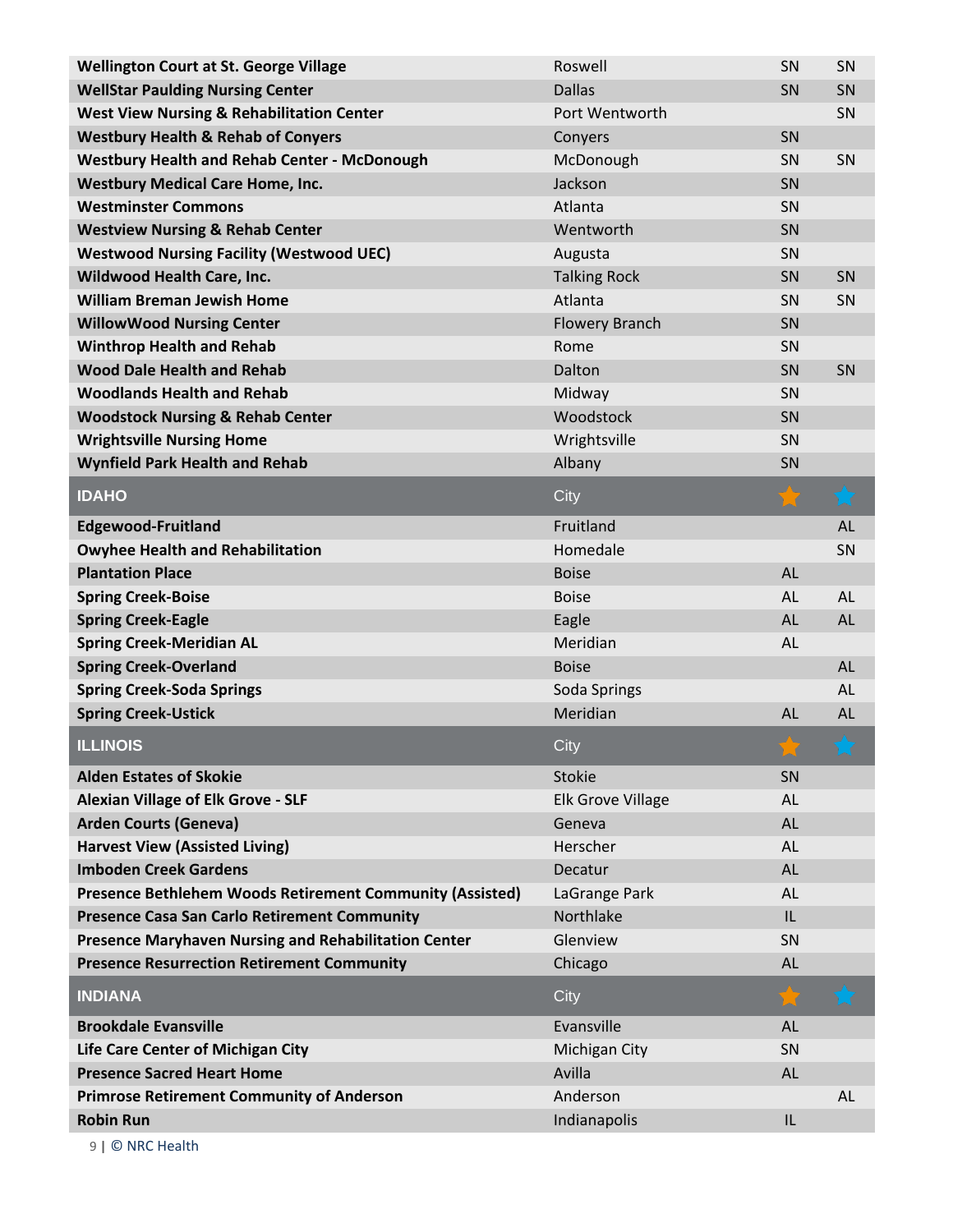| <b>IOWA</b>                                                        | City                   |           | $\bigstar$ |
|--------------------------------------------------------------------|------------------------|-----------|------------|
| <b>Deerfield SNF</b>                                               | Urbandale              |           | SN         |
| Edgewater                                                          | <b>West Des Moines</b> | IL        |            |
| <b>Evergreen Arbor</b>                                             | Waverly                | <b>AL</b> |            |
| <b>Grundy Care Center</b>                                          | <b>Grundy Center</b>   |           | SN         |
| <b>Regency Park Nursing &amp; Rehabilitation Center of Carroll</b> | Carroll                |           | SN         |
| <b>SCH Crown Pointe</b>                                            | <b>Sioux Center</b>    | <b>AL</b> |            |
| <b>SCH Franken Manor</b>                                           | <b>Sioux Center</b>    | <b>AL</b> |            |
| The Heritage at Fox Run Assisted Living                            | <b>Council Bluffs</b>  |           | AL         |
| <b>The Lindens</b>                                                 | Ames                   | <b>AL</b> |            |
| <b>Wesley Acres</b>                                                | Des Moines             | <b>AL</b> |            |
| <b>Whispering Heights</b>                                          | <b>Rock Valley</b>     | SN        |            |
| <b>Woodlands Creek</b>                                             | Clive                  | IL        |            |
| <b>KANSAS</b>                                                      | City                   |           |            |
| <b>Asbury Village</b>                                              | Coffeyville            | AL        |            |
| <b>Bethany Home Association</b>                                    | Lindsborg              | SN        |            |
| <b>Brewster Health Center</b>                                      | Topeka                 | SN        |            |
| <b>Brookdale Derby</b>                                             | Derby                  | <b>AL</b> |            |
| <b>Clearwater Village-AL</b>                                       | Clearwater             | <b>AL</b> |            |
| <b>Community Hospital Onaga Ltcu-St Mary's Manor</b>               | St Marys               | SN        |            |
| Derby Health And Rehabilitaiton Center                             | Derby                  | SN        |            |
| <b>Derby Health and Rehabilitation</b>                             | Derby                  | SN        | SN         |
| <b>Diversicare Of Chanute</b>                                      | Chanute                | SN        |            |
| <b>Diversicare of Hutchinson</b>                                   | Hutchinson             |           | SN         |
| <b>Diversicare of Sedgwick</b>                                     | Sedgwick               | SN        |            |
| <b>Dooley Center</b>                                               | Atchison               | SN        |            |
| <b>Eureka Nursing Center</b>                                       | Eureka                 | SN        |            |
| <b>Axiom Healthcare Services</b>                                   | Wichita                | SN        |            |
| <b>Family Health and Rehabilitation Center</b>                     | Wichita                | SN        |            |
| <b>Good Samaritan Society - Cheyenne County</b>                    | St. Francis            | SN        |            |
| <b>Good Samaritan Society - Hays</b>                               | Hays                   | SN        |            |
| <b>Good Samaritan Society - Minneapolis</b>                        | Minneapolis            | SN        |            |
| <b>Halstead Health And Rehabilitation Center</b>                   | Halstead               | SN        |            |
| <b>Lane County Hospital Ltcu</b>                                   | Dighton                | SN        |            |
| <b>Larksfield Place</b>                                            | Wichita                | SN        |            |
| <b>Leisure Homestead At St John</b>                                | St John                | SN        |            |
| <b>Lexington Park Nursing &amp; Post Acute Center</b>              | Topeka                 | SN        |            |
| <b>Logan County Manor - Ltcu</b>                                   | Oakley                 | SN        |            |
| <b>Lone Tree Retirement Center</b>                                 | Neade                  | SN        |            |
| <b>Medicalodges Fort Scott</b>                                     | <b>Fort Scott</b>      | SN        |            |
| <b>Medicalodges Independence</b>                                   | Independence           | SN        |            |
| <b>Medicalodges Leavenworth</b>                                    | Leavenworth            | SN        |            |
| <b>Minneola District Hospital Ltcu</b>                             | Minneola               | SN        |            |
| <b>Moundridge Manor</b>                                            | Moundridge             | SN        |            |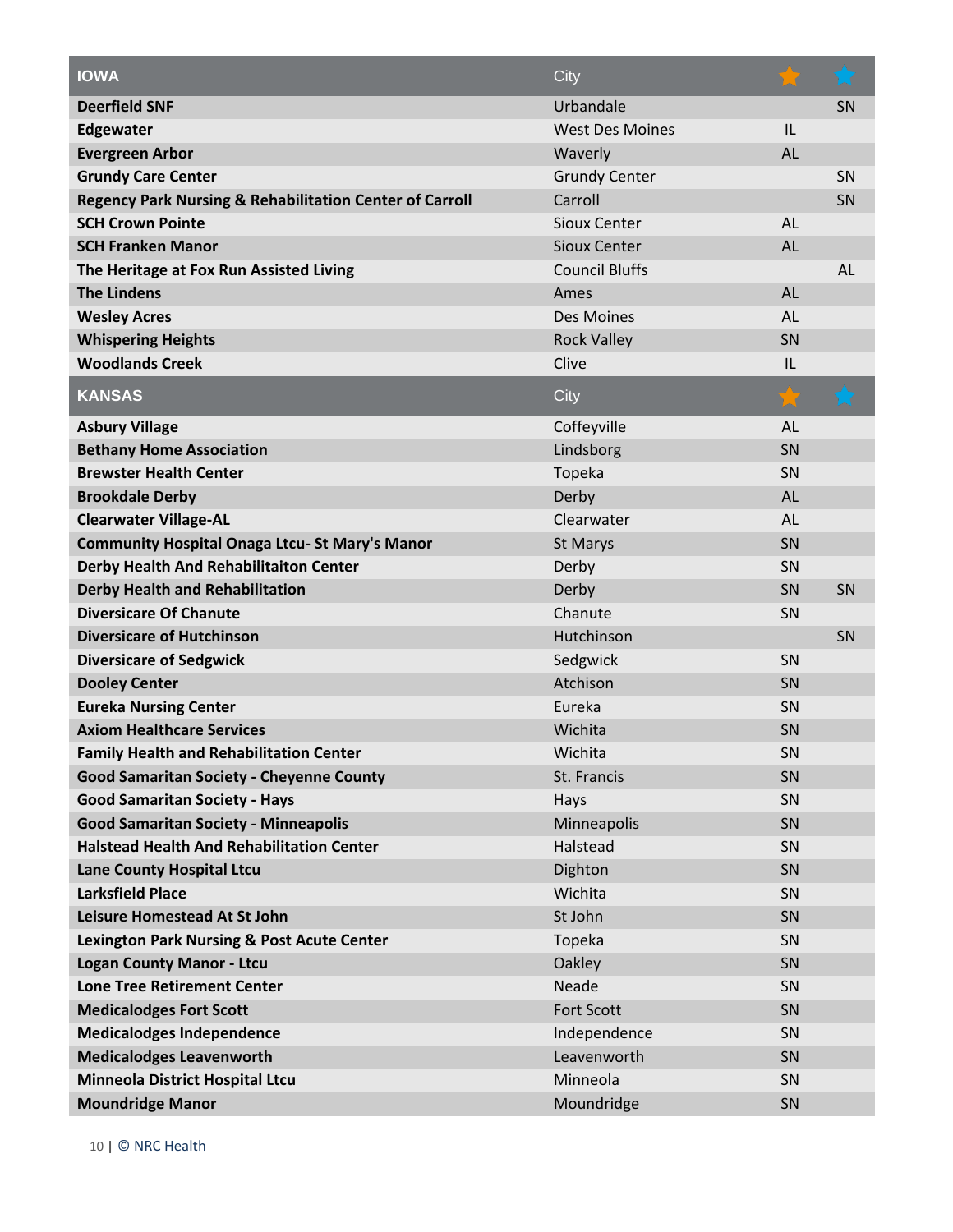| <b>Neuvant House</b>                                            | Lawrence              |           | <b>AL</b>      |
|-----------------------------------------------------------------|-----------------------|-----------|----------------|
| <b>Osage Nursing &amp; Rehabilitation Center</b>                | Osage City            | SN        |                |
| <b>Parkview Heights</b>                                         | Garnett               | SN        |                |
| <b>Pine Village</b>                                             | Moundridge            | SN        |                |
| <b>Prairie Senior Living Complex</b>                            | Colby                 | SN        |                |
| <b>Pratt Rehabilitation And Residence Center</b>                | Pratt                 | SN        |                |
| <b>Republic County Hospital Ltcu</b>                            | <b>Bellevue</b>       | SN        |                |
| <b>River Bend Assisted Living by Americare</b>                  | <b>Great Bend</b>     | <b>AL</b> |                |
| <b>Rush County Memorial Hospital Ltcu</b>                       | La Crosse             | SN        |                |
| <b>Schowalter Villa</b>                                         | Hesston               | SN        |                |
| <b>Spring Hill Care &amp; Rehabilitation Center</b>             | <b>Spring Hill</b>    | SN        |                |
| <b>Sunset Manor</b>                                             | Waverly               | SN        |                |
| <b>Sunshine Meadows Retirement Community</b>                    | <b>Buhler</b>         | SN        |                |
| <b>The Nicol Home</b>                                           | Glasco                | SN        |                |
| The Wheatlands Health Care Center                               | Kingman               | SN        |                |
| <b>Twin Oaks Health And Rehab</b>                               | Lansing               | SN        |                |
| Via Christi Village Georgetown                                  | Wichita               | IL        |                |
| Via Christi Village Hays                                        | Hays                  | <b>AL</b> |                |
| <b>Village Shalom Skilled Nursing</b>                           | <b>Overland Park</b>  | SN        |                |
| <b>Wallace County Community Care Center Inc</b>                 | <b>Sharon Springs</b> | SN        |                |
| <b>Wellsville Retirement Community</b>                          | Wellsville            | SN        |                |
| <b>Wheat State Manor</b>                                        | Whitewater            | SN        |                |
| <b>Windsor Place At Iola Llc</b>                                | Iola                  | SN        |                |
| <b>Windsor Place Coffeyville</b>                                | Coffeyville           | SN        |                |
| <b>Winfield Rest Haven Ii Lc</b>                                | Winfield              | SN        |                |
| <b>Yates Center Health &amp; Rehab</b>                          | <b>Yates Center</b>   |           | SN             |
| <b>KENTUCKY</b>                                                 | City                  | 52        | <b>A</b><br>Ъđ |
| <b>Bowling Green Nursing and Rehabilitation Center</b>          | <b>Bowling Green</b>  |           | SN             |
| <b>Elliott Nursing and Rehab Center</b>                         | Sandy Hook            | SN        | SN             |
| <b>Nazareth Home</b>                                            | Louisville            | AL        |                |
| <b>South Shore Nursing &amp; Rehab Center</b>                   | South Shore           | SN        | SN             |
| <b>LOUISIANA</b>                                                | City                  |           | $\bigstar$     |
| <b>Baton Rouge Health Center</b>                                | <b>Baton Rouge</b>    |           | SN             |
| <b>Brookdale Alexandria</b>                                     | Alexandria            | <b>AL</b> |                |
| <b>CommCare Corporation</b>                                     | Mandeville            |           | SN             |
| Harmony House Nursing & Rehabilitation Center, LLC              | Shreveport            | SN        |                |
| <b>Lambeth House</b>                                            | <b>New Orleans</b>    | IL        |                |
| <b>Old Jefferson Community Care Center</b>                      | <b>Baton Rouge</b>    |           | SN             |
| <b>Plantation Oaks Nursing &amp; Rehabilitation Center, LLC</b> | Wisner                | SN        |                |
| <b>MAINE</b>                                                    | City                  |           |                |
| Inn at City Hall Assisted Living Residence                      | Augusta               | AL        |                |
| <b>Jackman Region Health Center</b>                             | Jackman               | SN        |                |
| <b>Riverside</b>                                                | Damariscotta          | <b>AL</b> |                |
| <b>Stillware Healthcare</b>                                     | <b>Bangor</b>         |           | SN             |
|                                                                 |                       |           |                |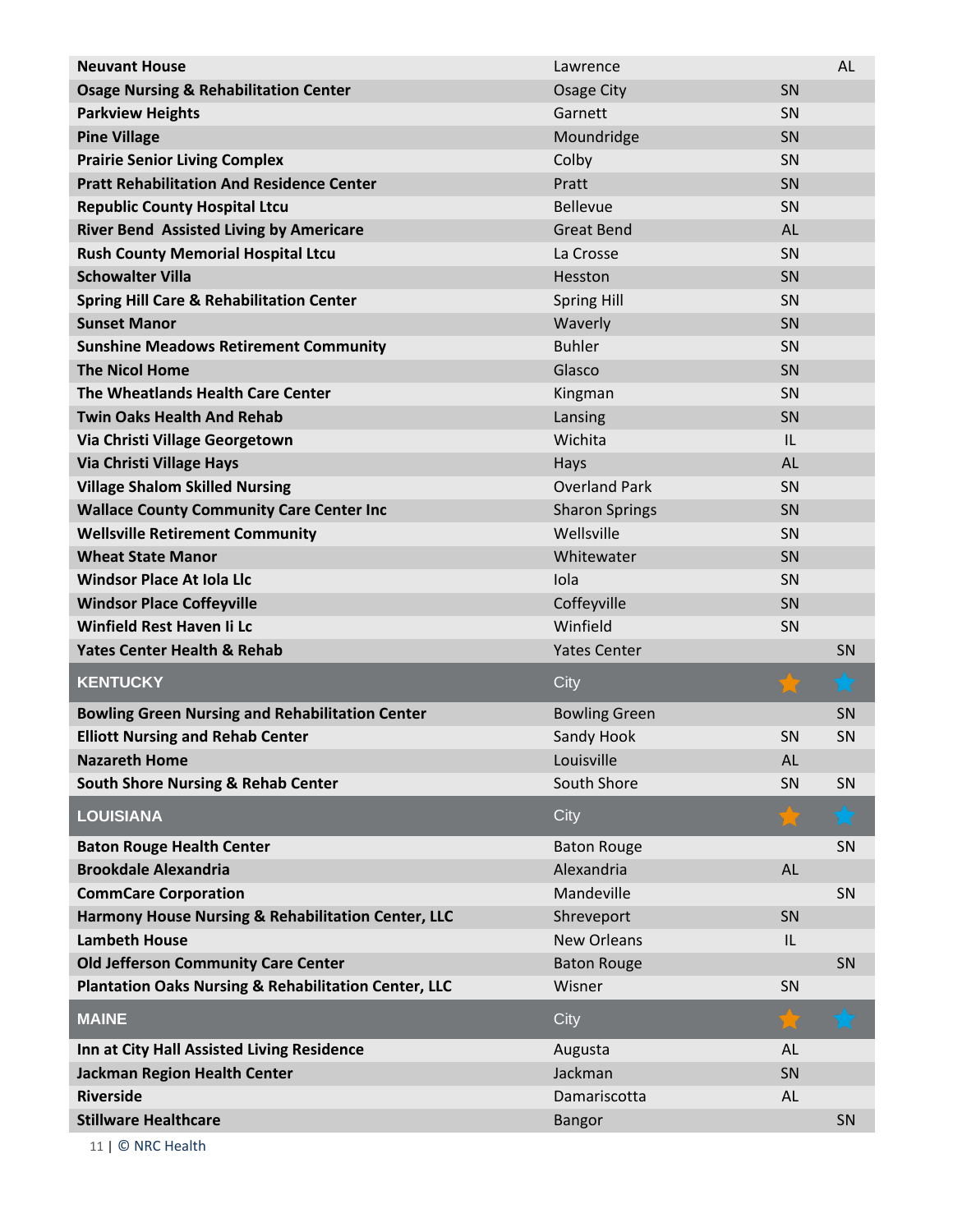| <b>The Alzheimer's Care Center</b>                                | Gardiner               | AL        |           |
|-------------------------------------------------------------------|------------------------|-----------|-----------|
| <b>MARYLAND</b>                                                   | City                   |           |           |
| <b>Arden Courts (Kensington)</b>                                  | Kensington             | AL        |           |
| <b>Sunrise at Fox Hill</b>                                        | <b>Bethesda</b>        | IL        |           |
| <b>Sunrise of Rockville</b>                                       | Rockville              | AL        |           |
| <b>MASSACHUSETTS</b>                                              | City                   |           |           |
| <b>Armbrook Village</b>                                           | Westfield              | AL        |           |
| <b>Bertram House of Swampscott</b>                                | Swampscott             | AL        |           |
| <b>Cape Cod Senior Residences</b>                                 | Pocasset               | AL        | <b>AL</b> |
| <b>East Longmeadow Skilled Nursing</b>                            | East Longmeadow        | SN        | SN        |
| <b>Fairview Commons Skilled Nursing and Rehabilitation Center</b> | Gt. Barrington         | SN        |           |
| <b>Farren Care Center</b>                                         | <b>Turners Falls</b>   | SN        |           |
| <b>Hunt Nursing and Rehabilitation Center</b>                     | <b>Danvers</b>         | SN        |           |
| <b>John Bertram House</b>                                         | Salem                  | AL        |           |
| <b>Kimball Farms Lifecare</b>                                     | Lenox                  | IL        |           |
| <b>Kimball Farms Nursing Care Center</b>                          | Lenox                  | SN        |           |
| <b>Linda Manor Extended Care Facility</b>                         | Leeds                  | SN        |           |
| <b>Mary's Meadow</b>                                              | Holyoke                | SN        |           |
| <b>Mount Greylock Extended Care Facility</b>                      | Pittsfield             | SN        | SN        |
| North Adams Commons Skilled Nursing and Rehabilitation Ctr        | <b>North Adams</b>     | SN        | SN        |
| <b>Pilgrim Rehabilitation and Skilled Nursing Center</b>          | Peabody                | SN        | SN        |
| <b>Pine Hill</b>                                                  | Lenox                  | AL        |           |
| <b>Sunrise of Cohasset</b>                                        | Cohasset               | AL        |           |
| <b>The Cambridge Homes</b>                                        | Cambridge              | AL        | <b>AL</b> |
| Williamstown Commons Skilled Nursing and Rehabilitation Ctr       | Williamstown           | SN        |           |
| <b>MICHIGAN</b>                                                   | City                   |           |           |
| <b>Amber Place</b>                                                | Kalamazoo              | <b>AL</b> |           |
| <b>Arden Courts of Bingham Farms</b>                              | <b>Bingham Farms</b>   | <b>AL</b> |           |
| <b>Cook Valley Estates</b>                                        | St. Charles            | IL        |           |
| <b>Country Bay Village</b>                                        | Pigeon                 | IL        |           |
| <b>Country Gardens</b>                                            | Pigeon                 | AL        |           |
| <b>Grayling Nursing &amp; Rehabilitation Community</b>            | Grayling               | SN        |           |
| <b>Meadowlark Retirement Village</b>                              | Sparta                 | AL        |           |
| <b>Meadowlark Retirement Village</b>                              | Sparta                 | IL        |           |
| <b>North Woods Nursing Center</b>                                 | Farwell                | SN        |           |
| <b>Riverside Nursing &amp; Rehabilitation Community</b>           | <b>Grand Haven</b>     | SN        |           |
| <b>Spectrum Health Kelsey Hospital</b>                            | Lakeview               | SN        |           |
| <b>Sunset Manor &amp; Villages</b>                                | Jenison                | IL        |           |
| The Meadows at Glacier Hills                                      | Ann Arbor              | IL        |           |
| <b>Trinity_Heritage Place of Lake Orion</b>                       | Lake Orion             | IL        |           |
| <b>Trinity_Huron Woods</b>                                        | Ypsilanti              | AL        |           |
| <b>Trinity_Sanctuary at Bellbrook</b>                             | <b>Rochester Hills</b> | IL        |           |
| Trinity_Sanctuary at Maryhaven                                    | Southgate              | IL        |           |
| <b>Tuscola County Medical Care Facility</b>                       | Caro                   | SN        |           |
|                                                                   |                        |           |           |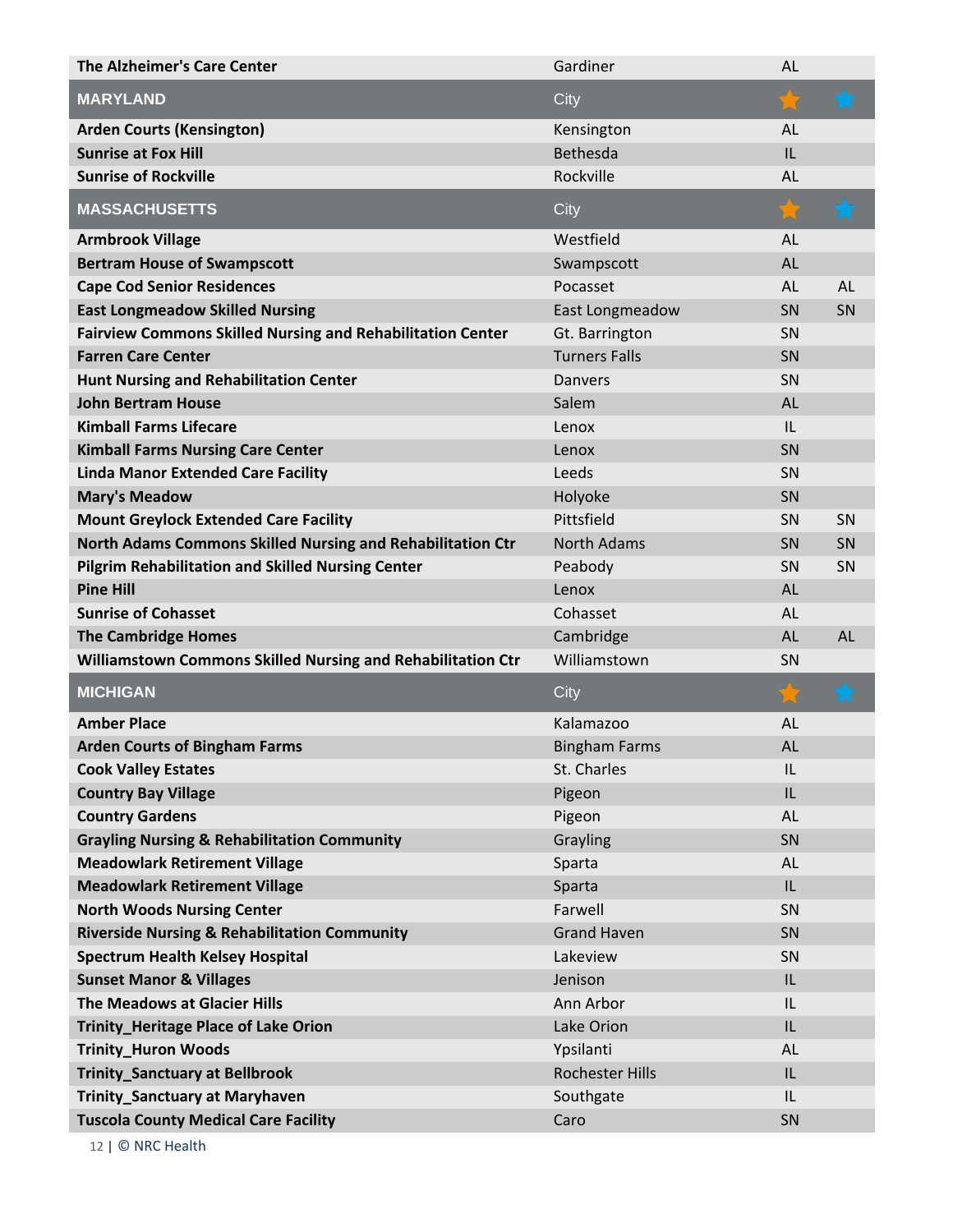| <b>Westgate Nursing, Rehabilitation &amp; Assisted Living Community</b> | Ironwood                 | SN        |           |
|-------------------------------------------------------------------------|--------------------------|-----------|-----------|
| <b>MINNESOTA</b>                                                        | City                     | ☆         |           |
| <b>Brookdale Willmar</b>                                                | Wilmar                   | AL        |           |
| <b>Commons on Marice</b>                                                | Eagan                    | AL        |           |
| <b>Edgewood Gables</b>                                                  | Cokato                   | IL        |           |
| <b>Essentia Health Graceville - Grace Village</b>                       | Graceville               | <b>AL</b> |           |
| <b>Essentia Health Lincoln Park Senior Apartments</b>                   | <b>Detroit Lakes</b>     | IL        |           |
| <b>Friendship Village South Hills ALF</b>                               | Bloomington              |           | <b>AL</b> |
| <b>Madonna Summit-Independent Living</b>                                | Byron                    | IL        |           |
| <b>Majestic Pines</b>                                                   | <b>Grand Rapids</b>      | IL        |           |
| <b>Mount St. Benedict Living Facility</b>                               | Crookston                | AL        |           |
| <b>Parkshore</b>                                                        | St. Louis Park           | IL        |           |
| <b>Primrose Retirement Community of Duluth</b>                          | Duluth                   |           | <b>AL</b> |
| <b>Primrose Retirement Community of Mankato</b>                         | Mankato                  | <b>AL</b> |           |
| <b>Providence Place</b>                                                 | Minneapolis              | IL        |           |
| <b>Senior Star at Las Colinas Village</b>                               | Albuquerque              | IL        |           |
| <b>Serenity Assisted Living</b>                                         | <b>Dilworth</b>          |           | <b>AL</b> |
| <b>Vergas Assisted Living</b>                                           | Frazee                   | <b>AL</b> |           |
| <b>MISSISSIPPI</b>                                                      | City                     |           |           |
| <b>Alden Pointe</b>                                                     | Hattiesburg              | <b>AL</b> |           |
| <b>Hermitage Gardens of Southaven (43004)</b>                           | Southaven                |           | <b>AL</b> |
| <b>Montgomery Gardens - Senior Living by Americare</b>                  | Starkville               | <b>AL</b> |           |
| <b>Stone County Nursing &amp; Rehab Center</b>                          | Wiggins                  |           | SN        |
| <b>MISSOURI</b>                                                         | City                     |           |           |
| <b>Ash Grove Health Care Facility</b>                                   | Ash Grove                | SN        |           |
| <b>Ashbrook - Assisted Living by Americare</b>                          | Farmington               | AL        |           |
| <b>Bluff Creek Terrace- Assisted Living by Americare</b>                | Columbia                 | <b>AL</b> |           |
| <b>Butterfield Residential Care Facility</b>                            | <b>Bolivar</b>           | AL        |           |
| <b>Capetown - Assisted Living by Americare</b>                          |                          |           |           |
|                                                                         | Cape Girardeau           | AL        |           |
| <b>Colonial Springs Health Care Center</b>                              | <b>Buffalo</b>           | SN        |           |
| <b>Colonial Springs Health Care Facility</b>                            | <b>Buffalo</b>           | SN        |           |
| <b>Community Springs Health Care Facility</b>                           | <b>El Dorado Springs</b> | SN        |           |
| <b>Foxberry Terrace-Assisted Living by Americare</b>                    | Webb City                | AL        |           |
| Hartmann Village - Assisted & Independent Living Cottages               | Boonville                | AL        |           |
| <b>Highland Crest - Assisted Living by Americare</b>                    | Kirksville               | AL        |           |
| Lake St. Charles Retirement                                             | St. Charles              | IL        |           |
| Lake Stockton Healthcare Facility                                       | Stockton                 | SN        |           |
| Lake Stockton Healthcare Facility - AL                                  | Stockton                 | AL        |           |
| Lakewood - Assisted Living by Americare                                 | Springfield              | AL        |           |
| <b>Life Care Center of Saint Louis</b>                                  | St. Louis                | SN        |           |
| <b>Macon Health Care Center</b>                                         | Macon                    | <b>SN</b> |           |
| <b>Morningside of Branson Meadows (55077)</b>                           | <b>Branson</b>           |           | <b>AL</b> |
| NorthPark Village - Assisted Living by Americare                        | Ozark                    | AL        |           |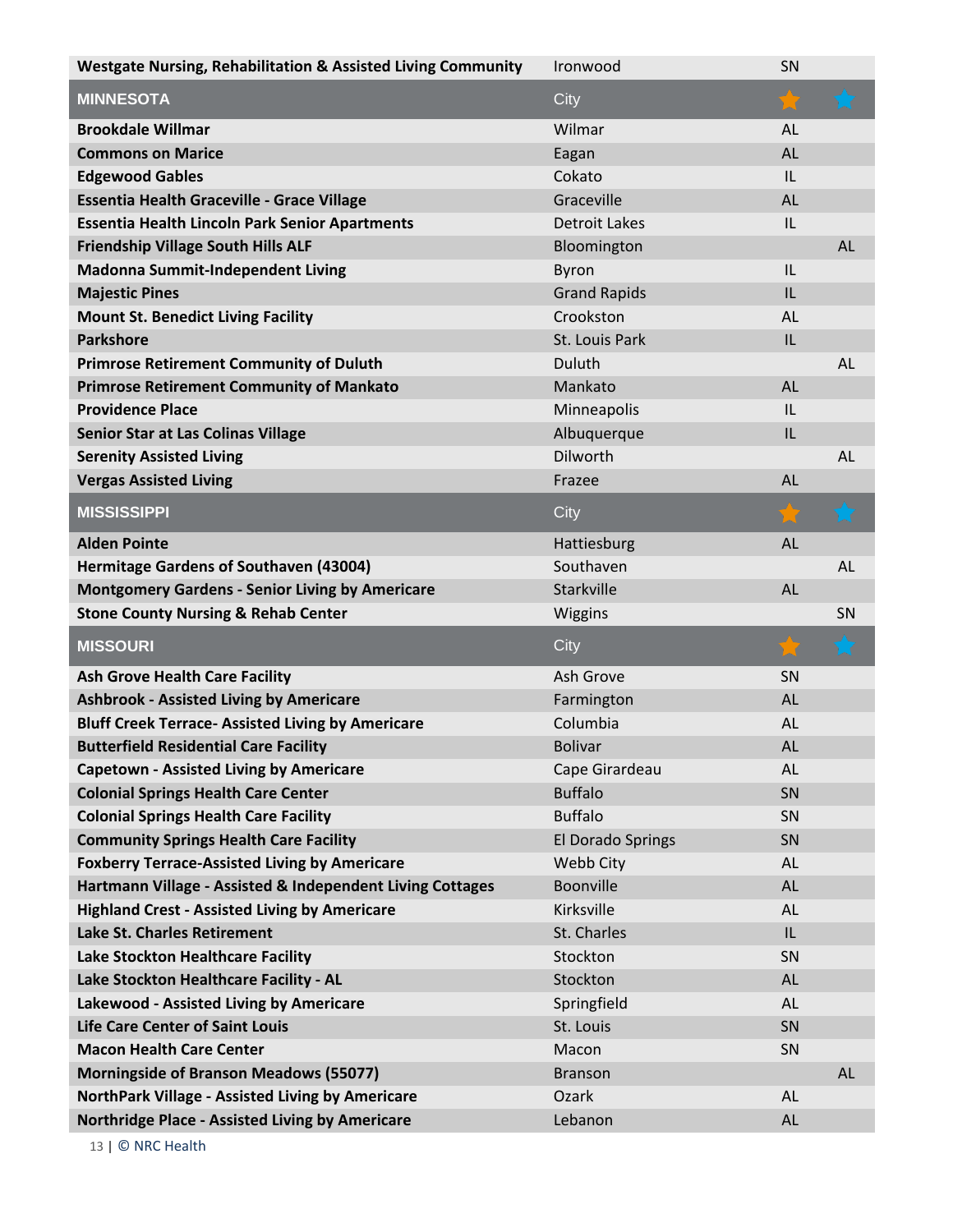| <b>Parkside - Assisted Living by Americare</b>         | Rolla               | <b>AL</b> |            |
|--------------------------------------------------------|---------------------|-----------|------------|
| <b>Parkview Health Care Facility</b>                   | <b>Bolivar</b>      | SN        |            |
| <b>Primrose Retirement Community of Jefferson City</b> | Jefferson City      | IL        |            |
| <b>River Mist - Assisted Living by Americare</b>       | Poplar Bluff        | <b>AL</b> |            |
| <b>Riverside Place - AL</b>                            | St. Joseph          | <b>AL</b> |            |
| <b>Silver Creek - Assisted Living by Americare</b>     | Joplin              | <b>AL</b> |            |
| <b>Spring Ridge - Assisted Living by Americare</b>     | Springfield         | AL        |            |
| <b>SpringHill - Assisted Living by Americare</b>       | Neosho              | <b>AL</b> |            |
| <b>Teal Lake - Assisted Living by Americare</b>        | Mexico              | <b>AL</b> |            |
| <b>MONTANA</b>                                         | City                |           |            |
| Edgewood Vista - Missoula - MC (Memory Care)           | Missoula            | <b>AL</b> |            |
| <b>Madison Valley Manor</b>                            | Ennis               | SN        |            |
| <b>Westpark Village</b>                                | <b>Billings</b>     | <b>AL</b> | <b>AL</b>  |
| <b>NEBRASKA</b>                                        | City                |           |            |
| <b>Autumn Pointe</b>                                   | Fort Calhoun        |           | <b>AL</b>  |
| <b>Avera Creighton Care Centre</b>                     | Creighton           | SN        |            |
| <b>Brookefield Park</b>                                | St. Paul            | SN        | SN         |
| <b>Edgewood Vista - Columbus - MC (Memory Care)</b>    | Columbus            |           | <b>AL</b>  |
| <b>Edgewood Vista - Norfolk - MC (Memory Care)</b>     | Norfolk             |           | <b>AL</b>  |
| <b>Grand View Assisted</b>                             | Ord                 | <b>AL</b> |            |
| <b>Heritage Estates</b>                                | Gering              | IL        |            |
| <b>Hooper Care Center</b>                              | Hooper              |           | SN         |
| <b>Kingswood Court</b>                                 | Superior            | <b>AL</b> | <b>AL</b>  |
| <b>North Platte Care Center</b>                        | <b>North Platte</b> |           | SN         |
| <b>North Platte Premier Estates</b>                    | <b>North Platte</b> |           | <b>AL</b>  |
| Primrose Retirement Community of Grand Island - IL     | <b>Grand Island</b> | IL        |            |
| Primrose Retirement Community of Grand Island - AL     | <b>Grand Island</b> |           | <b>AL</b>  |
| Ridgewood                                              | Bennington          |           | <b>AL</b>  |
| <b>Southlake Village</b>                               | Lincoln             |           | SN         |
| <b>Stone Hearth Estates</b>                            | Gothenburg          | <b>AL</b> |            |
| <b>Sumner Place</b>                                    | Lincoln             | SN        |            |
| <b>The Evergreen</b>                                   | O'Neill, NE         | AL        |            |
| The Heritage at Legacy Assisted Living                 | Omaha               |           | <b>AL</b>  |
| The LightHouse Health Care Residences at Lakeside      | Omaha               |           | SN         |
| <b>The Willows Assisted Living</b>                     | Neligh              | <b>AL</b> |            |
| Western Nebraska Veterans' Home Assisted Living        | Scottsbluff         | <b>AL</b> |            |
| <b>Westgate Assisted Living (40110)</b>                | Omaha               |           | <b>AL</b>  |
| <b>Willow Brook Assisted Living</b>                    | York                | <b>AL</b> | <b>AL</b>  |
| <b>York General Hearthstone</b>                        | York                |           | SN         |
| <b>NEVADA</b>                                          | City                |           | $\bigstar$ |
| <b>Brookdale Cheyenne</b>                              | Las Vegas           | IL        |            |
| <b>Mission Pines Nursing and Rehabilitation Center</b> | North Las Vegas     |           | SN         |
| Rosewood                                               | Reno                |           | SN         |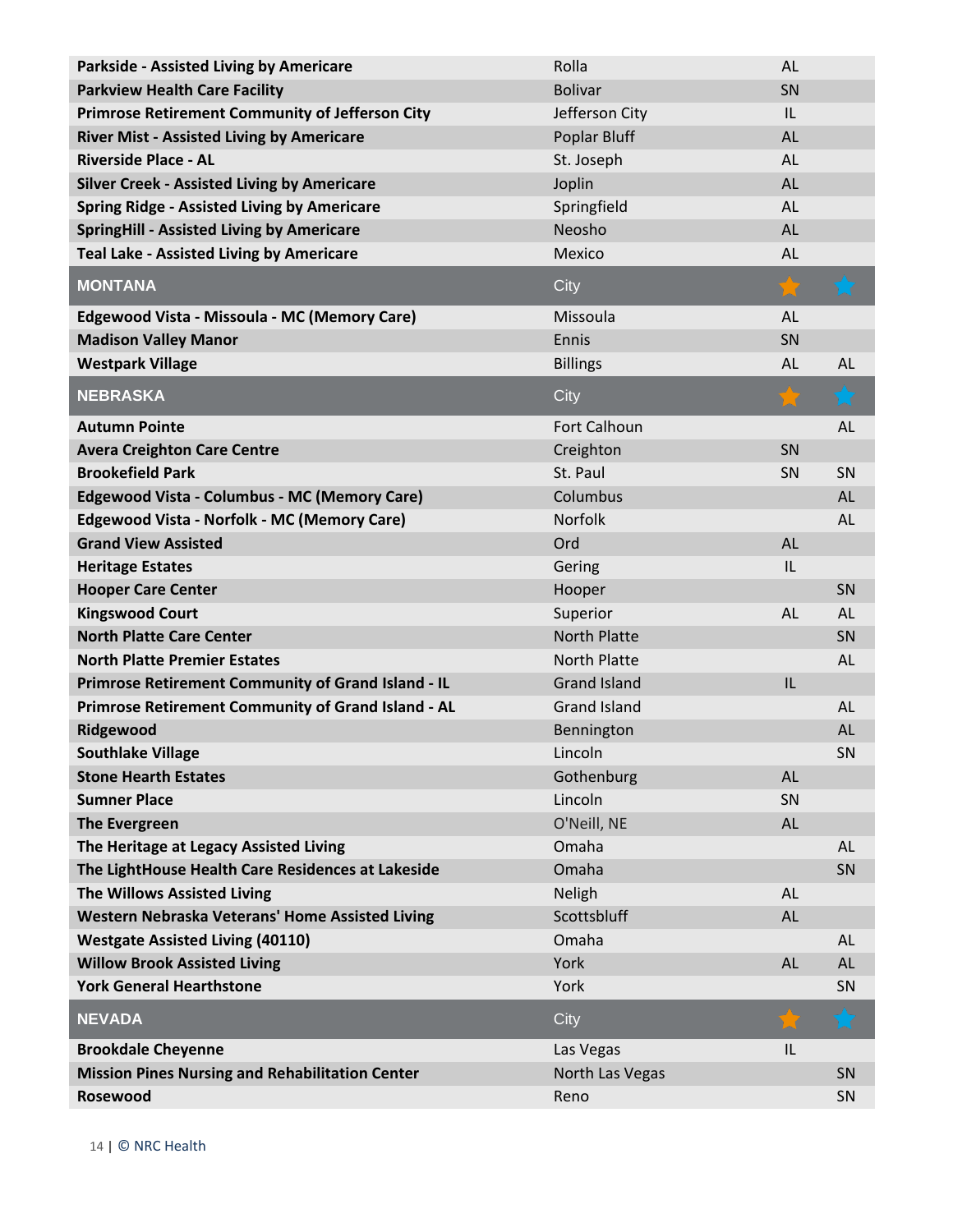| <b>NEW HAMPSHIRE</b>                                        | City               |           |    |
|-------------------------------------------------------------|--------------------|-----------|----|
| St. Joseph Residence/Presentation of Mary Sisters           | Manchester         | <b>SN</b> |    |
| <b>NEW JERSEY</b>                                           | City               |           |    |
| <b>Arden Courts MCHS (W Orange)</b>                         | <b>West Orange</b> | <b>AL</b> |    |
| Juniper Village at Williamstown                             | Williamstown       | <b>AL</b> |    |
| <b>Longview Assisted Living</b>                             | Wyckofff           | AL        |    |
| <b>Monroe Village</b>                                       | Monroe Township    | SN        |    |
| <b>Monroe Village ALF</b>                                   | Monroe Twp         | AL        |    |
| The Haven at Shorrock Gardens                               | <b>Brick</b>       | <b>AL</b> |    |
| <b>NEW YORK</b>                                             | City               |           |    |
| <b>Beechwood</b>                                            | Troy               | L         |    |
| <b>Chapel Oaks</b>                                          | Rochester          | IL        |    |
| <b>Cloverwood Senior Living</b>                             | Pittsford          | IL        |    |
| <b>Eddy Alzheimer's Center at Hawthorne Ridge</b>           | East Greenbush     | <b>AL</b> |    |
| <b>Eddy Hawthorne Ridge</b>                                 | East Greenbush     | <b>AL</b> |    |
| <b>Eddy Hawthorne Ridge</b>                                 | East Greenbush     | IL        |    |
| <b>Episcopal Church Home</b>                                | Rochester          | SN        |    |
| <b>Friendly Home (SNF)</b>                                  | Rochester          | SN        |    |
| <b>Geneva Living Center North</b>                           | Geneva             | SN        |    |
| <b>Heritage Health Care Center</b>                          | Utica              | SN        |    |
| <b>Jewish Home of Rochester</b>                             | Rochester          | SN        |    |
| <b>Marjorie Doyle Rockwell Center</b>                       | Cohoes             | <b>AL</b> |    |
| <b>Mercy Hospital Skilled Nursing Facility</b>              | Lackawanna         | SN        |    |
| <b>Rainier Grove</b>                                        | Webster            | <b>AL</b> |    |
| <b>St. Ann's Care Center</b>                                | Webster            | SN        |    |
| St. Ann's Home                                              | Webster            | SN        |    |
| <b>St. Ann's Care Center</b>                                | Webster            | <b>AL</b> |    |
| <b>St. Ann's Home</b>                                       | Rochester          | IL        |    |
| St. John's Home                                             | Rochester          | <b>AL</b> |    |
| The Glen at Hiland Meadows                                  | Queensbury         | IL        |    |
| The Terrace at Beverwyck                                    | Slingerlands       | AL        |    |
| The Terrace at Eddy Memorial                                | Troy               | <b>AL</b> |    |
| The Terrace at Glen Eddy                                    | Niskayuna          | AL        |    |
| The Terrace at The Glen at Hiland Meadows                   | Queensbury         | <b>AL</b> |    |
| <b>Valley Manor</b>                                         | Rochester          | IL        |    |
| <b>Wiley Hall</b>                                           | Utica              | <b>AL</b> |    |
| <b>NORTH CAROLINA</b>                                       | City               |           |    |
| <b>Abbotswood at Stonehenge</b>                             | Raleigh            | IL        |    |
| <b>Brian Center Health &amp; Rehabilitation/Gastonia</b>    | Gastonia           | SN        |    |
| <b>Brian Center Health &amp; Rehabilitation/Wilson</b>      | Wilson             | SN        |    |
| <b>Brian Center Health &amp; Rehabilitation/Yanceyville</b> | Yanceyville        | SN        |    |
| <b>Brian Center Health &amp; Retirement/Clayton</b>         | Clayton            | SN        |    |
| <b>Brian Center Health and Retirement/Lincolnton</b>        | Lincolnton         | SN        | SN |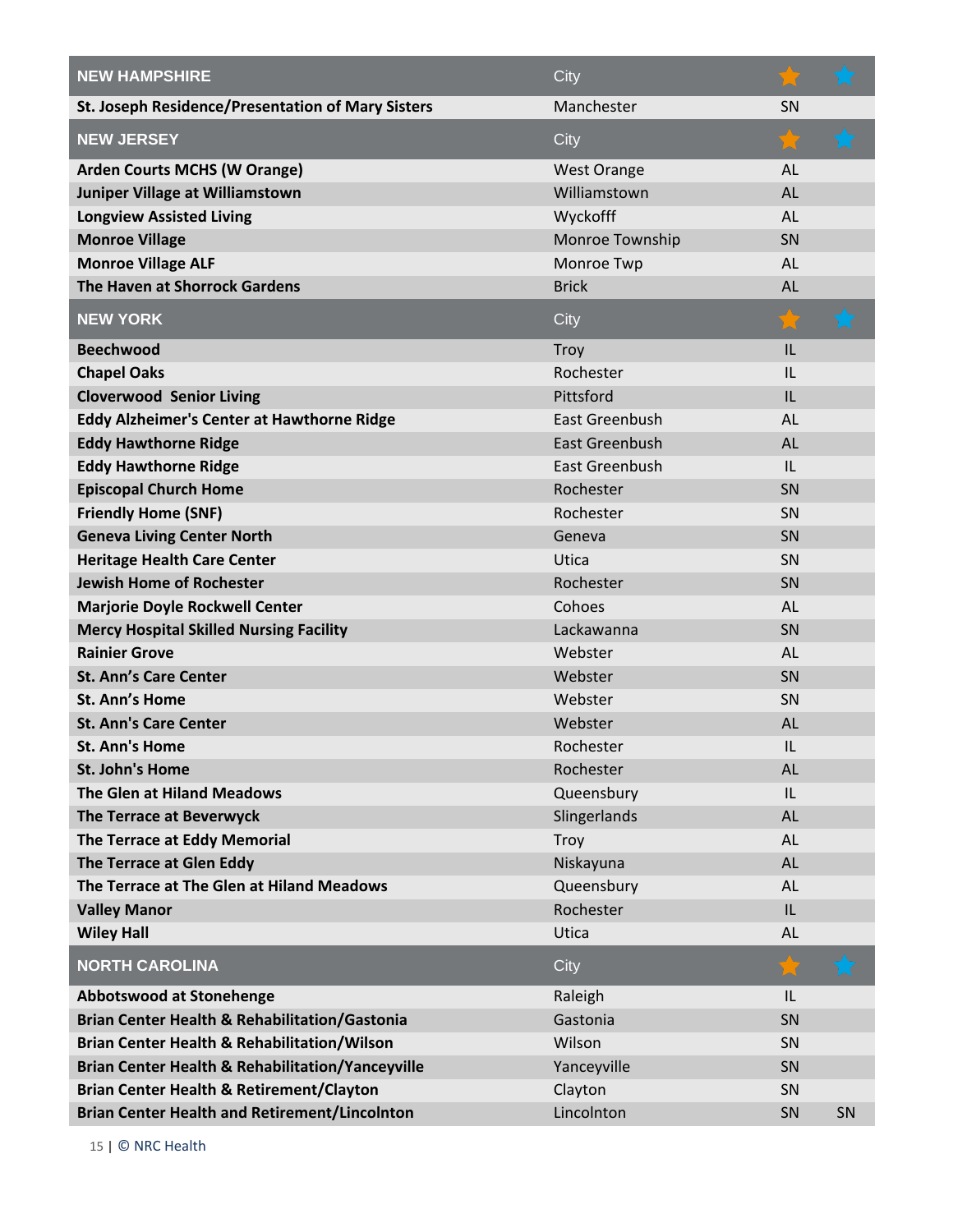| <b>Brian Center Southpoint</b>                             | Durham                        | SN        |           |
|------------------------------------------------------------|-------------------------------|-----------|-----------|
| <b>Brookdale Monroe Square 1</b>                           | Monroe                        | <b>AL</b> |           |
| <b>Brookdale Reidsville</b>                                | Reidsville                    | AL        |           |
| <b>Eckerd Living Center</b>                                | Highlands                     | SN        |           |
| <b>Grace Heights Health and Rehabilitation Center</b>      | Morganton                     | SN        |           |
| <b>Grace Ridge - Assisted Living</b>                       | Morganton                     | <b>AL</b> |           |
| <b>Grace Ridge - IL</b>                                    | Morganton                     | IL        |           |
| <b>Maple Leaf Health Care</b>                              | Statesville                   | SN        |           |
| <b>Trinity Elms</b>                                        | Clemmons                      | AL        |           |
| <b>Trinity Oaks Retirement Community</b>                   | Salisbury                     | <b>AL</b> |           |
| <b>NORTH DAKOTA</b>                                        | City                          |           |           |
| <b>Siena Court</b>                                         | Wahpeton                      | <b>AL</b> |           |
| <b>Villa Maria</b>                                         | Fargo                         | SN        |           |
| <b>OHIO</b>                                                | City                          |           |           |
| Altercare of Navarre Center for Rehab and Nursing Care Inc | Nacarre                       |           | SN        |
| <b>Arden Courts MCHS (Westlake)</b>                        | Westlake                      | <b>AL</b> |           |
| <b>Brookdale Troy AL/MC</b>                                | Troy                          | <b>AL</b> |           |
| <b>Chimes Terrace</b>                                      | Johnstown                     | AL        |           |
| <b>Essex of Salem I</b>                                    | Salem                         | SN        |           |
| <b>Essex of Salem II</b>                                   | Salem                         | SN        |           |
| <b>Kindred Assisted Living - Fountains</b>                 | Lyndhurst                     | <b>AL</b> |           |
| <b>Kingston Residence of Perrysburg</b>                    | Perrysburg                    | AL        | <b>AL</b> |
| <b>Otterbein Maineville</b>                                | Maineville                    |           | SN        |
| <b>Otterbein Springboro</b>                                | Centerville                   |           | SN        |
| Senior Star at Dublin Retirement Village                   | Dublin                        |           | <b>AL</b> |
| <b>Spring Hills - Singing Woods</b>                        | Dayton                        |           | <b>AL</b> |
| <b>St. Catherine's WCHouse</b>                             | <b>Washington Court House</b> |           | SN        |
| <b>Sunrise at Parma</b>                                    | Cleveland                     | <b>AL</b> |           |
| <b>Sunset Home Services</b>                                | <b>Dublin</b>                 |           | <b>AL</b> |
| <b>Trinity_St. Francis Home</b>                            | <b>Tiffin</b>                 | IL        |           |
| <b>OKLAHOMA</b>                                            | City                          | ੇ≥        | $\star$   |
| <b>Brookdale Bartlesville South</b>                        | <b>Bartlesville</b>           | <b>AL</b> |           |
| <b>Brookdale Durant</b>                                    | Durant                        | AL        |           |
| <b>Brookdale Stillwater</b>                                | Stillwater                    | AL        |           |
| <b>Primrose Retirement Community of Shawnee</b>            | Shawnee                       |           | <b>AL</b> |
| <b>Windridge Nursing and Rehabilitation Center</b>         | Miami                         |           | SN        |
| <b>OREGON</b>                                              | City                          |           | h.C       |
| <b>Adams House</b>                                         | <b>Myrtle Creek</b>           | AL        | <b>AL</b> |
| <b>Brookdale Roseburg</b>                                  | Roseburg                      | AL        |           |
| <b>Rackleff Place</b>                                      | Canby                         |           | <b>AL</b> |
| <b>Redwood Terrace</b>                                     | <b>Grants Pass</b>            | AL        |           |
| <b>PENNSYLVANIA</b>                                        | City                          |           |           |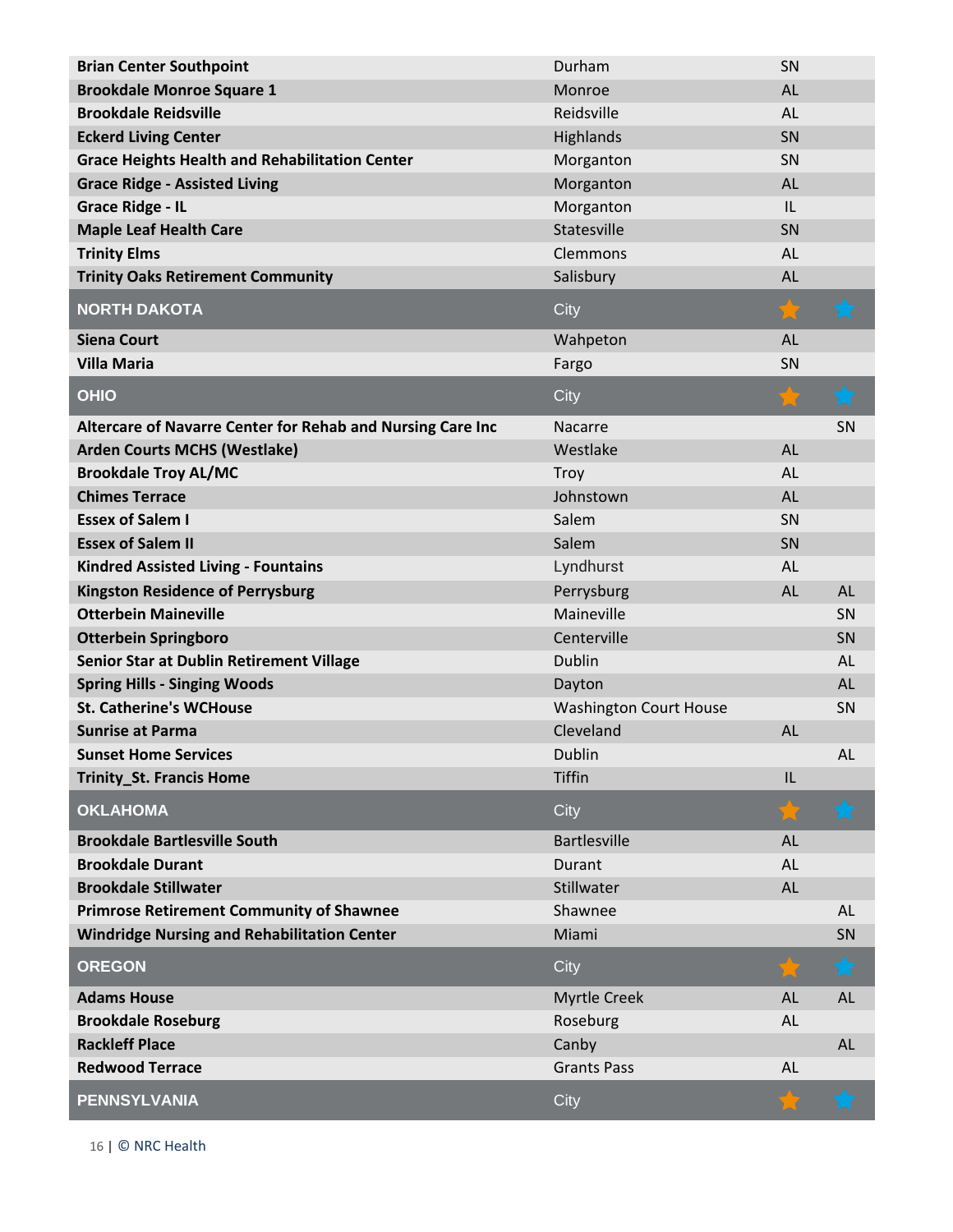| <b>Arden Courts MCHS-Allentown</b>                     | Allentown              | <b>AL</b> |            |
|--------------------------------------------------------|------------------------|-----------|------------|
| <b>Elmcroft of Mid Valley</b>                          | Peckville              | <b>AL</b> |            |
| Juniper Village at Brookline - Wellspring Memory Care  | <b>State College</b>   | AL        |            |
| <b>Juniper Village at Meadville</b>                    | Meadville              | <b>AL</b> |            |
| <b>RHODE ISLAND</b>                                    | City                   |           |            |
| <b>Avalon Nursing Home</b>                             | Warwick                | SN        |            |
| <b>Bethany Home of Rhode Island</b>                    | Providence             | SN        |            |
| <b>Brentwood Nursing Home</b>                          | Warwick                | SN        |            |
| <b>Kent Regency</b>                                    | Warwick                | SN        |            |
| <b>Overlook Nursing &amp; Rehabilitation Center</b>    | Pascoag                | SN        |            |
| <b>Roberts Health Centre Inc</b>                       | North Kingstown        | SN        |            |
| <b>Scalabrini Villa</b>                                | North Kingstown        | SN        |            |
| <b>South County Nursing and Rehabilitation Center</b>  | North Kingstown        | SN        |            |
| <b>Tockwotton Home</b>                                 | <b>East Providence</b> |           | SN         |
| <b>Village House</b>                                   | Newport                |           | SN         |
| <b>West View Health Care Center</b>                    | <b>West Warwick</b>    | SN        |            |
| <b>Westerly Health Center</b>                          | Westerly               |           | SN         |
| <b>SOUTH CAROLINA</b>                                  | City                   |           | h. C       |
| <b>Brookdale Central</b>                               | Central                | <b>AL</b> |            |
| <b>Franke at Seaside Active Lifestyle</b>              | Mount Pleasant         | IL        |            |
| <b>Myrtle Beach Manor (54602)</b>                      | Myrtle Beach           |           | SN         |
| <b>RoseCrest AL</b>                                    | Inman                  | <b>AL</b> |            |
| <b>RoseCrest Community Residential Care IL</b>         | Inman                  | IL        |            |
| <b>Trinity on Laurens</b>                              | Aiken                  | <b>AL</b> |            |
| <b>SOUTH DAKOTA</b>                                    | City                   |           | $\bigstar$ |
| <b>Avera Bormann Manor</b>                             | Parkston               | SN        |            |
| <b>Avera Brady Health &amp; Rehab</b>                  | Mitchell               | <b>AL</b> |            |
| <b>Avera Brady Health &amp; Rehab</b>                  | Mitchell               | SN        |            |
| <b>Avera Eureka Health Care Center</b>                 | Euerka                 | SN        |            |
| <b>Avera Oahe Manor</b>                                | Gettysburg             | SN        |            |
| <b>Avera Sister James Care Center</b>                  | Yankton                | SN        |            |
| <b>Avera St Benedict Health Ctr</b>                    | Parkston               | AL        |            |
| <b>Edgewood Brookings</b>                              |                        | AL        | AL         |
|                                                        | <b>Brookings</b>       |           |            |
| <b>Edgewood Flandreau</b>                              | Flandreau              | AL        | AL         |
| <b>Edgewood Prairie Crossings Mitchell AL</b>          | Mitchell               | AL        | AL         |
| <b>Edgewood Prairie Crossings Sioux Falls AL</b>       | <b>Sioux Falls</b>     | AL        | AL         |
| <b>Edgewood Prairie Crossings Watertown AL</b>         | Watertown              | AL        | AL         |
| <b>Edgewood Vista Senior Living-Sioux Falls</b>        | <b>Sioux Falls</b>     | AL        |            |
| <b>Mother Joseph Manor</b>                             | Aberdeen               | SN        |            |
| <b>Nano Nagle Village</b>                              | Aberdeen               | AL        |            |
| <b>TENNESSEE</b>                                       | City                   |           |            |
| <b>Alexandria Place - Assisted Living by Americare</b> | Jackson                | <b>AL</b> |            |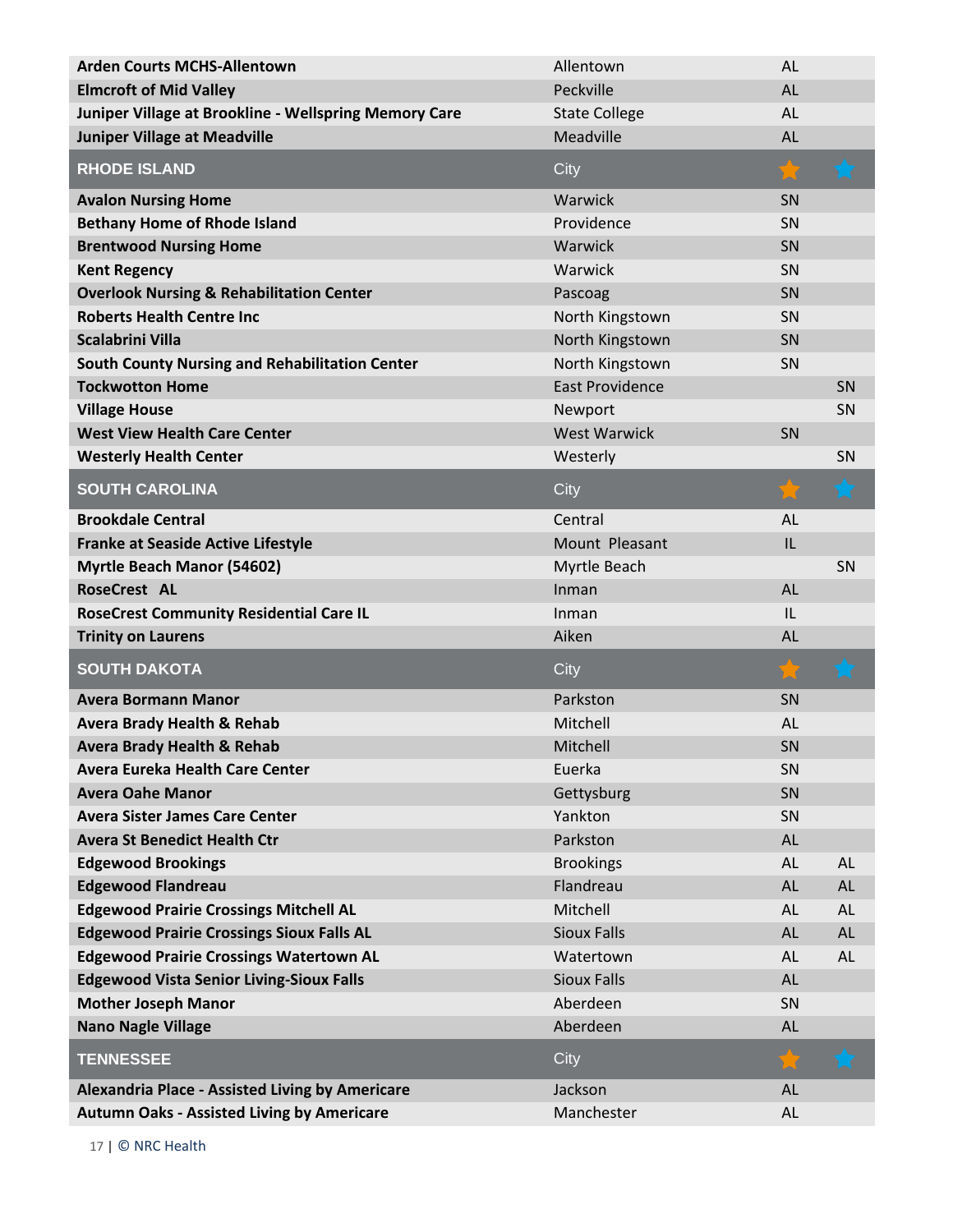| <b>Azalea Court - Assisted Living by Americare</b>        | Smyrna               | AL        |           |
|-----------------------------------------------------------|----------------------|-----------|-----------|
| <b>Brookdale Colonial Heights</b>                         | Kingsport            | <b>AL</b> |           |
| <b>Brookdale Columbia AL (TN)</b>                         | Columbia             | <b>AL</b> |           |
| <b>Brookdale Jackson Oaks</b>                             | Jackson              | <b>AL</b> |           |
| <b>Brookdale Kingsport</b>                                | Kingsport            | <b>AL</b> |           |
| <b>Brookdale Kingston</b>                                 | Kingston             | <b>AL</b> |           |
| <b>Brookdale Sevierville</b>                              | Sevierville          | AL        |           |
| <b>Celebration Way - Assisted Living by Americare</b>     | Shelbyville          | <b>AL</b> |           |
| <b>Diversicare of Smyrna</b>                              | Smyrna               | SN        |           |
| Dogwood Bend - Assisted Living by Americare               | Clarksville          | <b>AL</b> |           |
| <b>Dogwood Pointe - Assisted Living by Americare</b>      | Milan                | <b>AL</b> |           |
| <b>Elmcroft of Kingsport</b>                              | Kingsport            | AL        |           |
| <b>Fort Sanders Sevier Nursing Home</b>                   | Sevierville          | SN        | SN        |
| <b>Harbert Hills Academy Nursing Home</b>                 | Savannah             | SN        |           |
| <b>Morningside of Gallatin (61038)</b>                    | Gallatin             |           | AL        |
| <b>NHC HealthCare, Farragut</b>                           | Knoxville            | SN        |           |
| Park View Meadows - Assisted Living by Americare          | Murfreesboro         | AL        |           |
| <b>Southern Oaks - Assisted Living by Americare</b>       | Henderson            | <b>AL</b> |           |
| <b>Springfield Heights - Assisted Living by Americare</b> | Springfield          | AL        |           |
| <b>TEXAS</b>                                              | City                 |           |           |
| <b>Arbor Oaks</b>                                         | <b>Bryan</b>         | IL        |           |
| <b>Ballinger Healthcare &amp; Rehab Center</b>            | <b>Ballinger</b>     | SN        |           |
| <b>Brentwood Terrace</b>                                  | Paris                |           | SN        |
| <b>Brookdale Corsicana</b>                                | Corsicana            | <b>AL</b> |           |
| <b>Brookdale Lake Wellington</b>                          | <b>Wichita Falls</b> | AL        |           |
| <b>Brookdale Midwestern</b>                               | <b>Wichita Falls</b> | <b>AL</b> |           |
| <b>Brookdale San Marcos North</b>                         | San Marcos           | AL        |           |
|                                                           | Amarillo             | AL        |           |
| <b>Brookdale Sleepy Hollow</b>                            |                      |           |           |
| <b>Brookdale Weatherford</b>                              | Weatherford          | AL        |           |
| <b>Central Services Support</b>                           | Woodlands            |           | SN        |
| <b>Chisolm Trail Nursing &amp; Rehab Center</b>           | Lockhart             | SN        | SN        |
| <b>Crossings (SNF)</b>                                    | League City          |           | SN        |
| Del Rio Nursing & RehabilitationCenter                    | Del Rio              |           | SN        |
| <b>Elmcroft of Lake Jackson</b>                           | Lake Jackson         | <b>AL</b> |           |
| Frank M. Tejeda TSVH                                      | Floresville          |           | SN        |
| <b>Golden Years Nursing and Rehabilitation Center</b>     | Marlin               | SN        |           |
| <b>Grace Presbyterian Village ILF</b>                     | <b>Dallas</b>        | IL        |           |
| <b>Hillcrest Manor Nursing &amp; Rehab Center</b>         | Luling               | SN        | SN        |
| <b>Hillview Manor</b>                                     | Goldthwaite          | SN        |           |
| Las Palmas Healthcare Center                              | McAllen              | SN        |           |
| <b>Legacy Assisted Living</b>                             | <b>Bay City</b>      |           | <b>AL</b> |
| <b>Oakmont Healthcare &amp; Rehab Center of Humble</b>    | Humble               |           | SN        |
| <b>Oakmont Healthcare &amp; Rehab Center of Katy</b>      | Katy                 | SN        |           |
| <b>Oakview Apartments</b>                                 | La Porte             | IL        |           |
|                                                           |                      |           |           |
|                                                           |                      |           |           |
|                                                           |                      |           |           |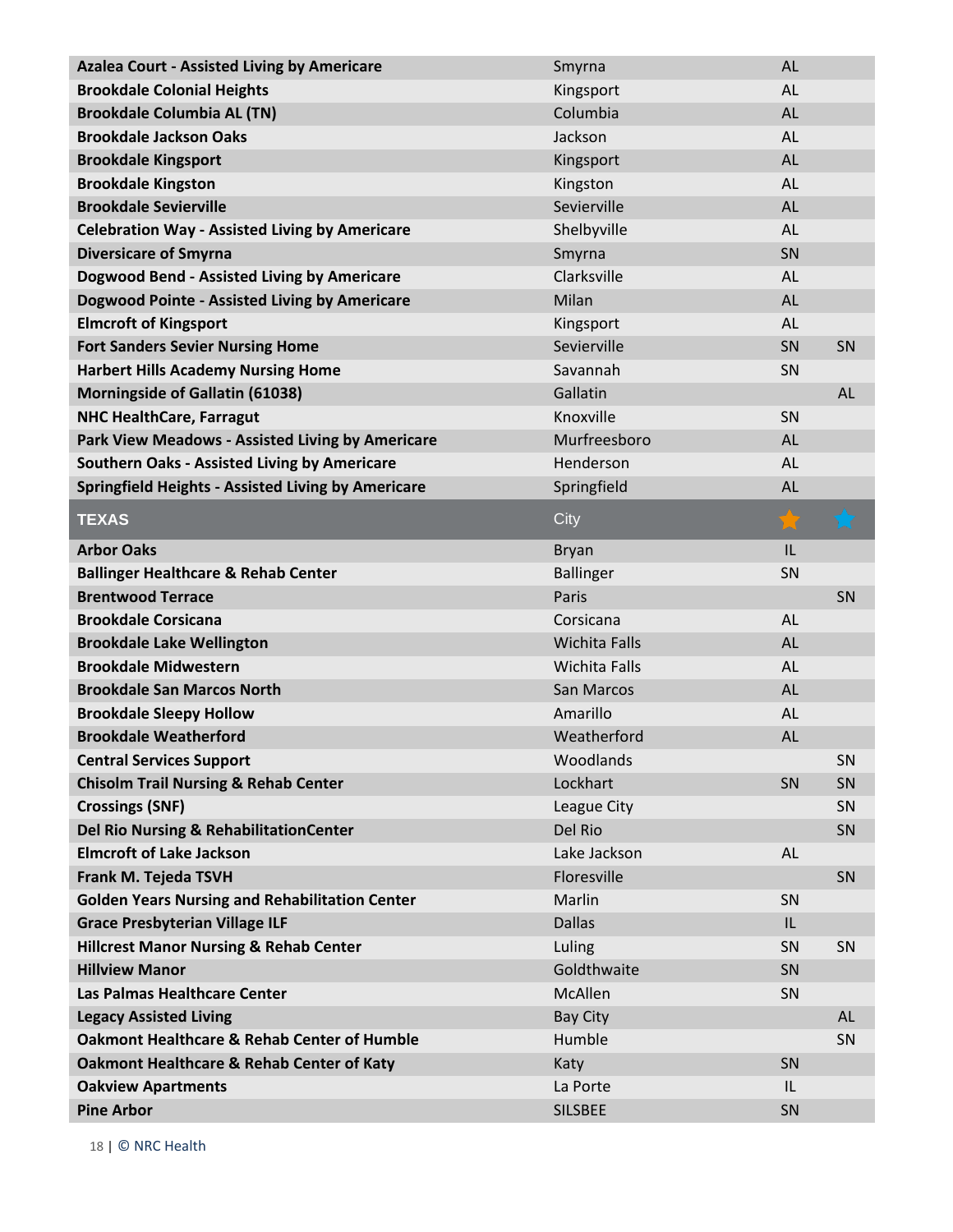| <b>Retama Manor Nursing Center/Pleasanton North</b>        | Pleasanton          | SN        |            |
|------------------------------------------------------------|---------------------|-----------|------------|
| <b>Retama Manor Nursing Center/Weslaco</b>                 | Weslaco             | SN        |            |
| <b>Summer Place Nursing &amp; Rehabilitation</b>           | <b>Beaumont</b>     | SN        |            |
| <b>Sunrise of Cinco Ranch</b>                              | Katy                | <b>AL</b> |            |
| The Heights at Atascosa                                    | Pleasanton          |           | SN         |
| The Heights on Huebner                                     | Huebner             |           | SN         |
| <b>TLL_Gilmer Nursing &amp; Rehabilitation</b>             | Gilmer              |           | SN         |
| TLL_Will-O-Bell                                            | <b>Bartlett</b>     |           | SN         |
| <b>Touchstone Communities</b>                              | San Antonio         |           | SN         |
| <b>Touchstone Rehab</b>                                    | San Antonio         |           | SN         |
| <b>Wellington Place Living &amp; Rehabilitation Center</b> | Temple              |           | SN         |
| <b>Wisteria ALF &amp; Cottages</b>                         | Abilene             |           | <b>AL</b>  |
| <b>Yorktown Nursing &amp; Rehab Center</b>                 | Yorktown            | SN        |            |
| <b>UTAH</b>                                                | City                |           | $\bigstar$ |
| Mt. Ogden Health & Rehabilitation Center                   | Ogden               |           | SN         |
| St. Joseph Villa - ALF                                     | Salt Lake City      |           | <b>AL</b>  |
| <b>Sunrise of Sandy</b>                                    | Sandy               | <b>AL</b> |            |
| <b>Wentworth East Millcreek</b>                            | Salt Lake City      |           | <b>AL</b>  |
| <b>Wentworth Las Vegas</b>                                 | Las Vegas           |           | <b>AL</b>  |
| <b>VERMONT</b>                                             | City                |           |            |
| <b>Craftsbury Community Care Center</b>                    | Craftsbury          | AL        |            |
| <b>Franklin County Rehab Center, LLC</b>                   | <b>Saint Albans</b> |           | SN         |
| <b>Mayo Residential Care</b>                               | Northfeild          | <b>AL</b> |            |
| <b>Stoughton House</b>                                     | Windsor             |           | <b>AL</b>  |
| The Converse Home, Inc.                                    | Burlington          | <b>AL</b> | <b>AL</b>  |
| <b>The Gary Home</b>                                       | Montpelier          | <b>AL</b> |            |
| <b>Vernon Green Nursing Home</b>                           | Vernon              | SN        |            |
| <b>Westview Meadows</b>                                    | Montpelier          | <b>AL</b> |            |
| <b>VIRGINIA</b>                                            | City                |           | Ъđ         |
| <b>American Healthcare LLC</b>                             | Roanoke             |           | SN         |
| <b>CCR Inc. Home Office</b>                                | Roanoke             |           | SN         |
| <b>Elmcroft of Chesterfield</b>                            | Richmond            | <b>AL</b> |            |
| <b>Heritage Hall Clintwood</b>                             | Clintwood           |           | SN         |
| <b>Independent Living</b>                                  | Richmond            | IL        |            |
| <b>Loudoun Nursing &amp; Rehabilitation Center</b>         | Leesburg            | SN        |            |
| <b>Lynn Care Center</b>                                    | Front Royal         | SN        |            |
| <b>Mayo Rehabilitation and Continuing Care</b>             | Northfield          | SN        |            |
| <b>Pavilion</b>                                            | Richmond            | <b>AL</b> |            |
| <b>Sentara Village at Norfolk</b>                          | Norfolk             | <b>AL</b> |            |
| <b>The Colonnades</b>                                      | Charlotteville      | IL        |            |
| <b>The Gables</b>                                          | Richmond            | <b>AL</b> |            |
| <b>WASHINGTON</b>                                          | City                |           |            |
| <b>Care Center Edmonds</b>                                 | Edmonds             |           | <b>SN</b>  |